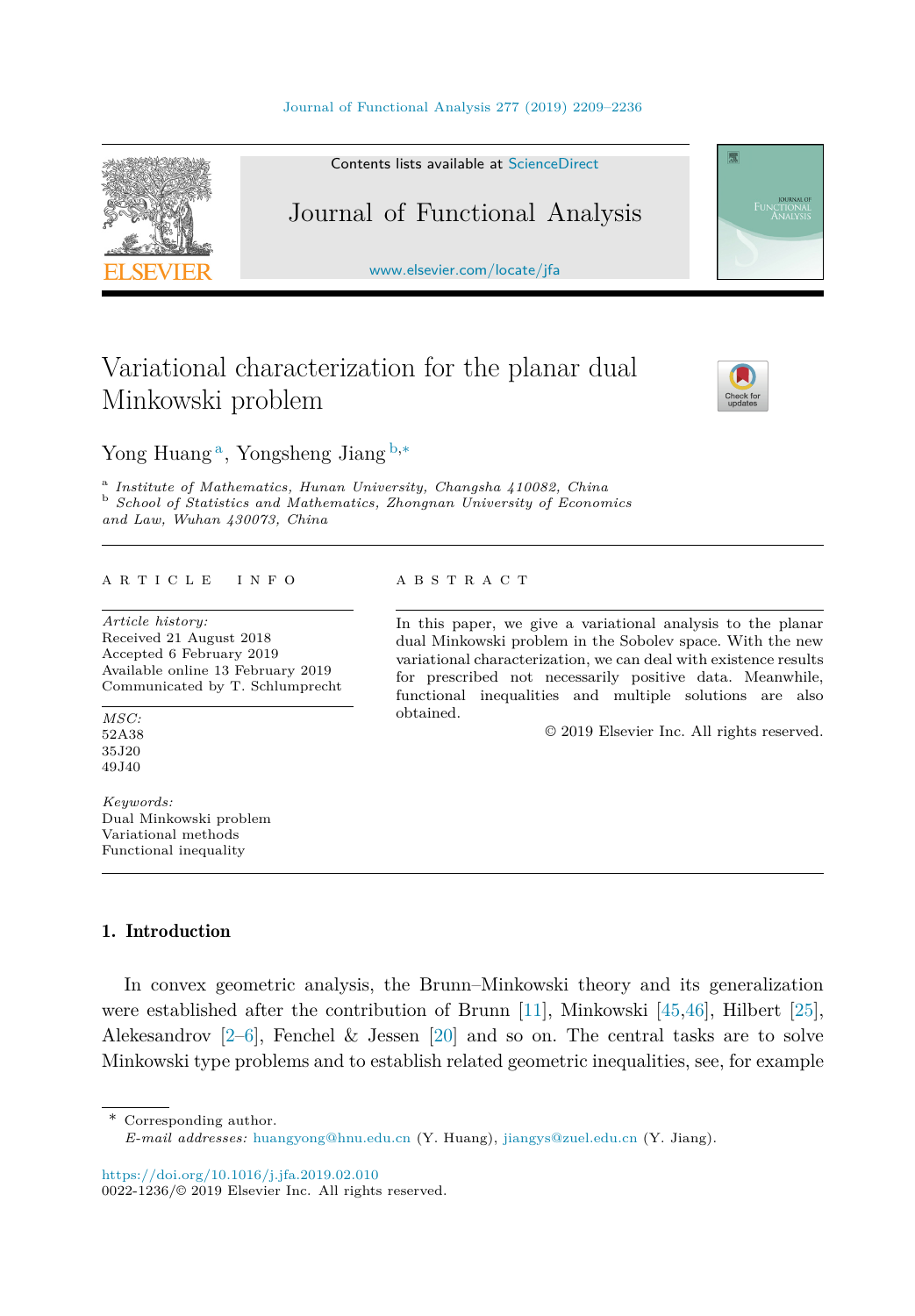<span id="page-1-0"></span>[\[42,51\]](#page-26-0). Analogy to the classical Brunn–Minkowski theory, the authors in [\[28\]](#page-26-0) ask the following characterization problem.

**Dual Minkowski problem.** For any  $q \in \mathbb{R}$ , if  $\mu$  is a finite Borel measure on  $\mathbb{S}^{N-1}$ , find necessary and sufficient conditions on  $\mu$  so that it is the *q*-th dual curvature measure  $\tilde{C}_q(K, \cdot)$  of a convex body *K* in  $\mathbb{R}^N$ .

We plan to give a pure variational analysis to the dual Minkowski problem. To establish mathematical models for these celebrated problems, the support function  $u_K$  and radical function  $\rho_K$  of a convex body *K* in  $\mathbb{R}^N$  with origin in its interior are introduced by

$$
u_K(\theta) = \max\{\theta \cdot y : y \in K\}, \ \theta \in \mathbb{R}^N; \quad \rho_K(\xi) = \max\{\lambda : \lambda \xi \in K\}, \ \xi \in \mathbb{R}^N \setminus \{0\}.
$$

With these notations, the first author with Lutwak, Yang and Zhang in [\[28\]](#page-26-0) introduced the new geometric measure, the *q*-th dual curvature measure

$$
\widetilde{C}_q(K,\eta) = \frac{1}{n} \int_{\mathbb{S}^{N-1} \bigcap \alpha_K^*(\eta)} \rho_K^q(\xi) d\xi,
$$

where  $\alpha_K^*$  denotes reverse radial Gauss image of *K* in sphere  $\mathbb{S}^{N-1}$ . Suppose that *K* has a  $C^2$  boundary with everywhere positive curvature,  $\nabla$  denotes the gradient operator with respect to a frame on S*<sup>N</sup>*−<sup>1</sup> and *E* is the standard Riemannian metric matrix on  $S^{N-1}$ . The density of dual curvature measure  $\widetilde{C}_q(K, \cdot)$  equals to

$$
(uK2 + |\nabla uK|2) \frac{q-N}{2} uK det(\nabla2 uK + uKE),
$$

which is the integrand of dual quermassintegral, a fundamental geometric invariant in the dual Brunn–Minkowski theory [\[28,41,51\]](#page-26-0). When the measure  $\mu$  has a density function q, the dual Minkowski problem is equivalent to the solvability of following Monge–Ampère equation

$$
\det(\nabla^2 u_K + u_K E) = g(\theta) \frac{(u_K^2 + |\nabla u_K|^2)^{\frac{N-q}{2}}}{u_K}, \ \theta \in \mathbb{S}^{N-1}.
$$
 (1.1)

Analytically, it is nontrivial to give a variational functional for the general nonlinear differential equation with gradient terms, even for the standard model

$$
-\Delta u = c(x) + |\nabla u|^p. \tag{1.2}
$$

Only when  $p = 2$ , the change of variable that  $v = e^u - 1$  is valid for transforming (1.2) to a linear equation [\[31,37\]](#page-26-0) as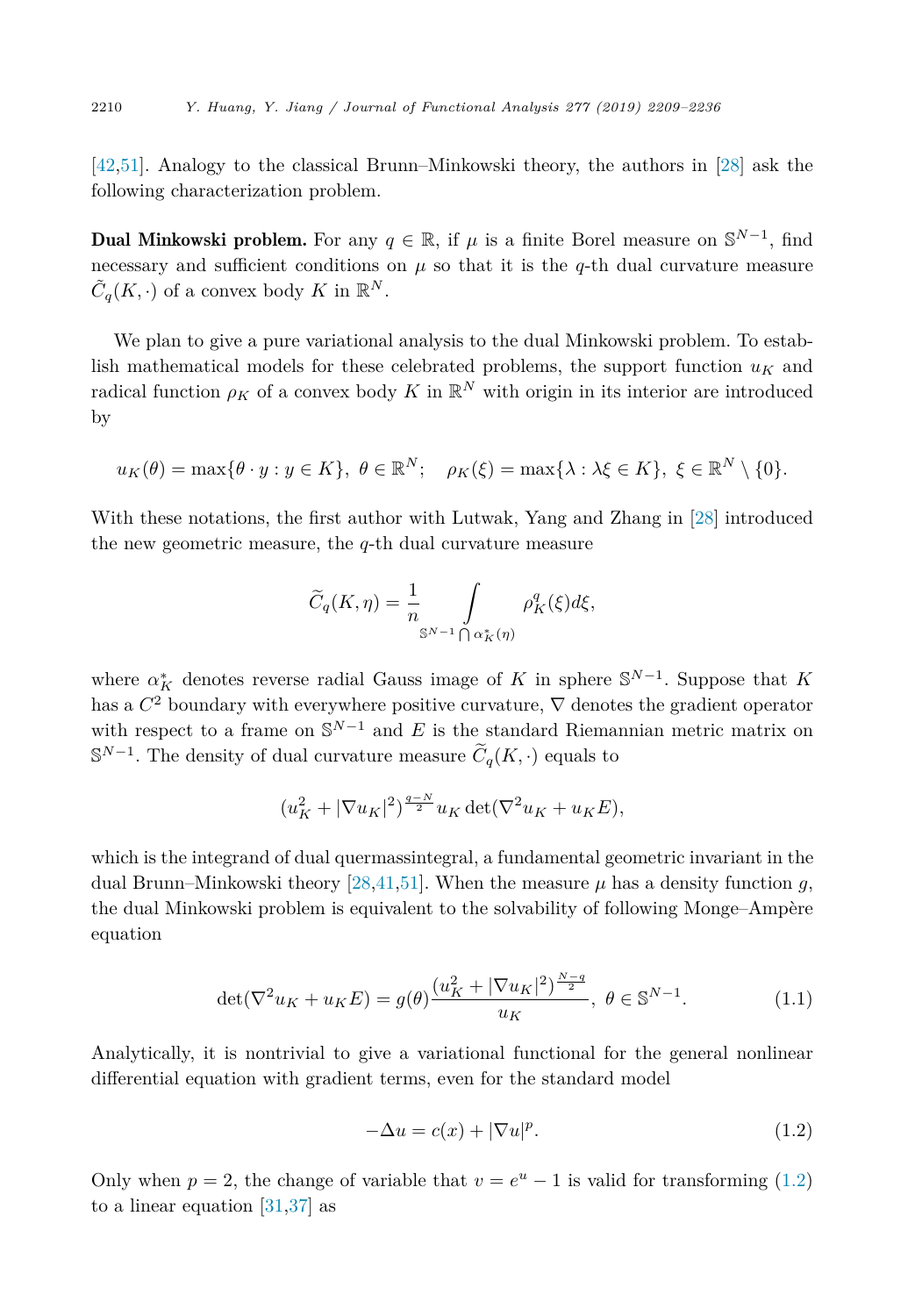$$
-\Delta v = c(x)(v+1),
$$

<span id="page-2-0"></span>which has a variational structure. Besides the fully nonlinear Monge–Ampère operator,  $(1.1)$  with  $q \neq N$  owns more complicated nonlinear gradient term than the standard model [\(1.2\)](#page-1-0). The method involving change of variable seems invalid in the process of doing variational analysis to  $(1.1)$ , even in two dimensions. One could also refer to other applications of variational functional to nonlinear differential equations with gradient terms, such as the famous Perelman functional in Section 1.1 of [\[48\]](#page-26-0).

The first author with Lutwak, Yang and Zhang [\[28\]](#page-26-0) developed a perturbation process and geometric variational formula after the work of Aleksandrov [\[4\]](#page-25-0). Let  $\Omega \subset \mathbb{S}^{N-1}$  be a closed set which is not contained in any closed hemisphere of  $\mathbb{S}^{N-1}$ ,  $\rho_0 : \Omega \to (0, \infty)$ and  $p: \Omega \to \mathbb{R}$  be two continuous functions. For  $\delta > 0$ , let  $\rho_t: \Omega \to (0, \infty)$  be defined for  $\xi \in \Omega$  and  $t \in (-\delta, \delta)$  by

$$
\log \rho_t(\xi) = \log \rho_0(\xi) + tp(\xi) + o(t, \xi).
$$

The logarithmic family of convex hulls  $\langle \rho_t \rangle = \text{conv}\{\rho_t(\xi)\xi : \xi \in \mathbb{S}^{N-1}\}\$ , then its support function is differentiable with respect to the variational variable,

$$
\left. \frac{d}{dt} \right|_{t=0} \log u_{\langle \rho_t \rangle}(\theta) = p(\alpha_{\langle \rho_0 \rangle}^*(\theta)). \tag{1.3}
$$

It was proved in [\[28\]](#page-26-0) that [\(1.1\)](#page-1-0) is the Euler–Lagrange equation with respect to the geometric functional

$$
\mathbb{F}(f) = \begin{cases} \int_{\mathbb{S}^{N-1}} g(\theta) \log f d\theta - \int_{\mathbb{S}^{N-1}} \log u_{\langle f \rangle}(\xi) d\xi, \\ \int_{\mathbb{S}^{N-1}} g(\theta) \log f d\theta + \frac{1}{q} \log \int_{\mathbb{S}^{N-1}} u_{\langle f \rangle}^{-q}(\xi) d\xi, \ q \neq 0, \end{cases} f \in \{f > 0 : f \in C(\mathbb{S}^{N-1})\},\
$$

in the sense of the Aleksandrov solution [\[2\]](#page-25-0). The functional  $\mathbb F$  plays a key role in the study of the solvability of  $(1.1)$  [\[28\]](#page-26-0). It is also useful in the process of proving the regularities of solution to [\(1.1\)](#page-1-0) via a Gauss curvature flow method by Li–Sheng–Wang [\[39\]](#page-26-0). Under the assumption that *g* is strictly positive, some other important contributions to the dual Minkowski problem are also obtained in [\[7,10,13,24,](#page-25-0)[29,30,36,](#page-26-0)[57,58\]](#page-27-0), and so on.

The dual Minkowski problem  $(1.1)$  with  $q = N$  is equivalent to the logarithmic Minkowski problem [\[9,](#page-25-0)[52](#page-26-0)[,59\]](#page-27-0), which is a special case of the *L<sup>p</sup>* Minkowski problems

$$
\det(\nabla^2 u_K + u_K E) = g(\theta)u_K^{p-1}, \quad \theta \in \mathbb{S}^{N-1}.
$$
\n(1.4)

Important contributions and applications of the *L<sup>p</sup>* Minkowski problem are included in [\[16,17,19,21,22](#page-25-0)[,26,27,32–36,40,42,47,49,52–55,](#page-26-0)[60,61\]](#page-27-0) and their references. Moreover, problem  $(1.4)$  relates to the  $L_p$  affine isoperimetric inequalities and Blaschke–Santaló inequality [\[8,19,](#page-25-0)[38,43,44,54,](#page-26-0)[56\]](#page-27-0). In the special case  $N = 2$ , several variational functionals in the Sobolev space were introduced to study the existence of  $(1.4)$  in  $[1,14,21,55]$  $[1,14,21,55]$  and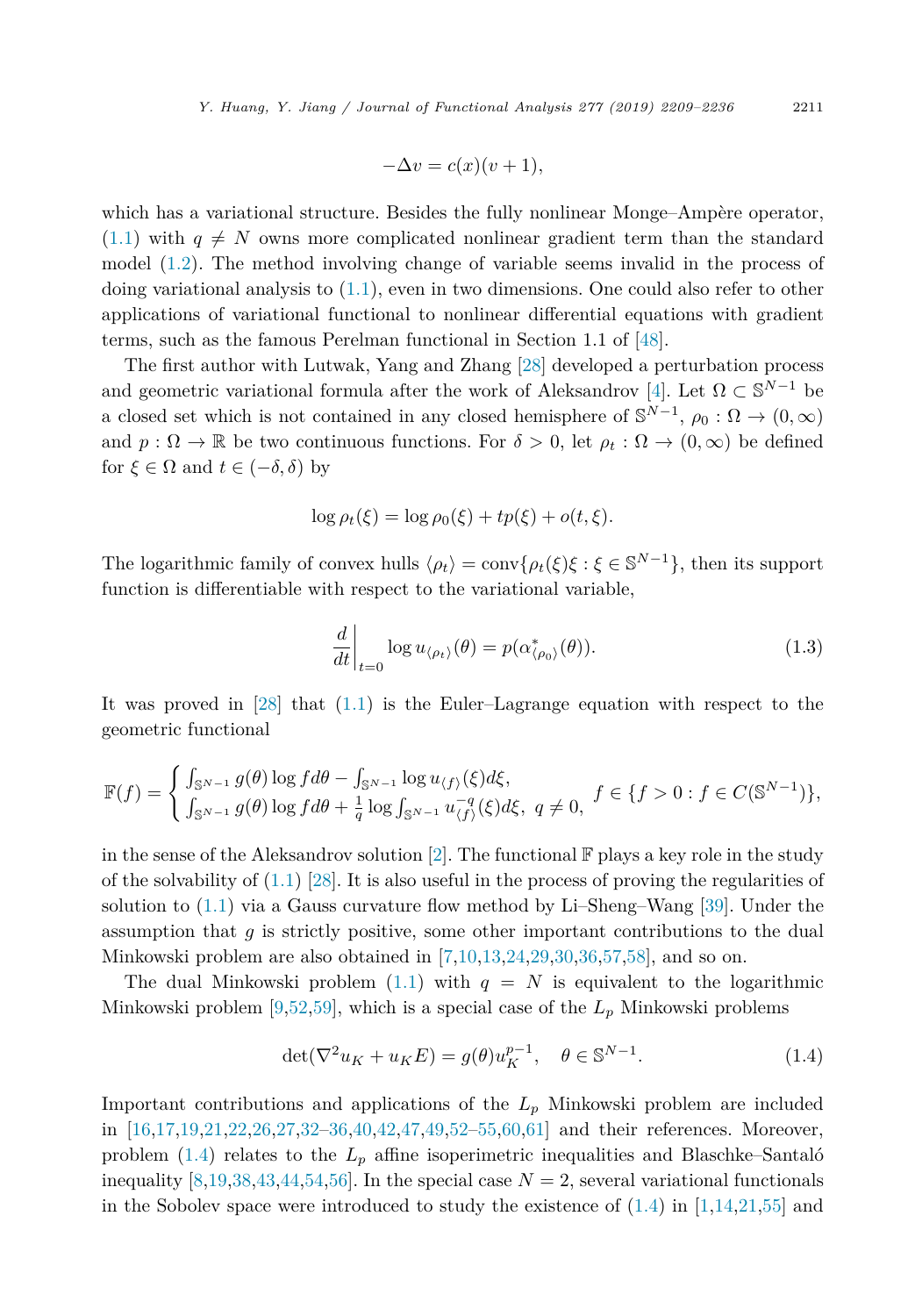<span id="page-3-0"></span>functional inequalities were given in [\[15,19,](#page-25-0)[54\]](#page-26-0). However, for the dual Minkowski problem [\(1.1\)](#page-1-0), we know less about the related functional inequality and variational formula in the Sobolev space than the case of  $L_p$  Minkowski problem, even in two dimensions.

In this paper, we develop a new variational formula of the planar dual Minkowski problem in the Sobolev space to give the existence, non-uniqueness, and its related functional inequalities of problem  $(1.1)$  in two dimensions, namely,

$$
u'' + u = g(\theta) \frac{(u^2 + |u'|^2)^{\frac{2-q}{2}}}{u}, \quad \theta \in \mathbb{S}^1.
$$
 (1.5)

Before we go any further, some notations should be introduced. Let  $k > 1$ , and  $H^{1,k}(\mathbb{S}^1)$  be the usual Sobolev space, which is the completion of the smooth function space  $C^{\infty}(\mathbb{S}^1)$  with respect to the Sobolev norm. We denote by  $W^{1,k}(\mathbb{S}^1)$  =  $\{u \in H^{1,k}(\mathbb{S}^1) : u(\theta) = u(\theta + \pi), \theta \in \mathbb{S}^1\}.$ 

The main results of this paper are in the following.

**Theorem 1.1.** Assume  $q \geq 2$  be an even number, and  $q \in W^{1,k}(\mathbb{S}^1)$  for some  $k > 1$ . If  $\int_{\mathbb{S}^1} g(\theta) d\theta > 0$ , then equation (1.5) has a positive solution  $u \in C^2(\mathbb{S}^1)$ . That is to say *there is a solution for the planar dual Minkowski problem with the prescribed measure*  $qd\theta$  *on*  $\mathbb{S}^1$ *.* 

The assumption  $\int_{\mathbb{S}^1} g(\theta) d\theta > 0$  implies that  $g(\theta)$  may equal to zero on a potential interval. Hence, Theorem 1.1 is quite different from the previous existence results of the dual Minkowski problem [\[10,12,13](#page-25-0)[,28,36,](#page-26-0)[57\]](#page-27-0), in which positive data *g* is supposed. In fact, the weaker assumption of *g* has been attempted by the first author with Lutwak, Yang and Zhang, it is known as the *Lp*-Aleksandrov integral curvature problem in all dimensions, see [\[29\]](#page-26-0). To solve the case  $q > 2$  and get rid of the condition that g is strictly positive, we apply the variational method in the Sobolev space, instead of Aleksandrov's geometric variational method above-mentioned (see [\[4,](#page-25-0)[28\]](#page-26-0) for details). Indeed, our variational formula is direct and does not rely on the geometric dual variational formula [\(1.3\)](#page-2-0). We prove in Section [2](#page-5-0) below that (1.5) with any even  $q \ge 2$  is an Euler–Lagrange equation of the functional

$$
F_q(u) = \left(\int_{\mathbb{S}^1} u^q d\theta - q \sum_{i=1}^{q/2} \tau_i \int_{\mathbb{S}^1} u^{q-2i} u'^{2i} d\theta\right) \cdot \exp\left(-q \frac{\int_{\mathbb{S}^1} g(\theta) \ln u d\theta}{\int_{\mathbb{S}^1} g(\theta) d\theta}\right),\tag{1.6}
$$

where

$$
\tau_i = \frac{(q/2 - 1)!}{2(2i - 1)i!(q/2 - i)!}, \text{ for } i = 1, 2, \dots, q/2.
$$
 (1.7)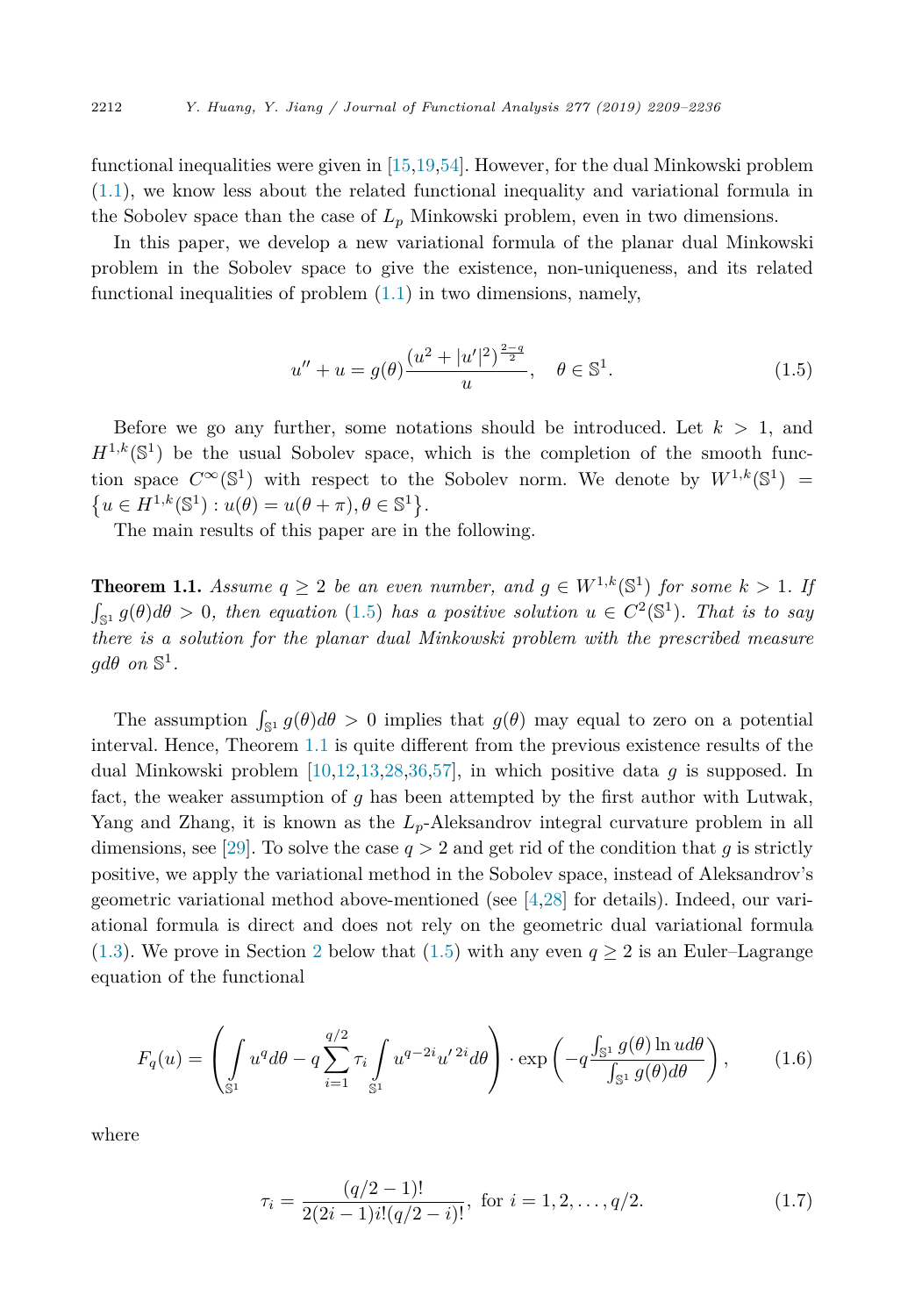<span id="page-4-0"></span>For the special case  $q = 2$ , we see that  $\tau_1 = 1/2$  and the functional

$$
F_2(u) = \int_{\mathbb{S}^1} (u^2 - u'^2) d\theta \cdot \exp\left(-2 \frac{\int_{\mathbb{S}^1} g(\theta) \ln u d\theta}{\int_{\mathbb{S}^1} g(\theta) d\theta}\right)
$$

is related with the logarithmic Minkowski problem

$$
u'' + u = \frac{g(\theta)}{u}, \ \theta \in \mathbb{S}^1. \tag{1.8}
$$

Chen made a breakthrough in  $[14]$  via firstly proving an existence result of  $(1.8)$  for not necessarily positive data *g*. In [\[14\]](#page-25-0), a general affine isoperimetric inequality from [\[15\]](#page-25-0) plays a key role in studying the geometric structure and the maximum of

$$
T_{\alpha,p}(u) = \int_{\mathbb{S}^1} (\alpha u^2 - u'^2) d\theta \cdot \left( \int_{\mathbb{S}^1} g(\theta) u^p d\theta \right)^{-\frac{2}{p}}, \ -2 \le p < 0,
$$

where  $\alpha$  is a parameter; and an approximating argument is applied to get the solution  $u_{\alpha}$  of the following approximate equation of (1.8).

$$
u'' + \alpha u = \frac{g(\theta)}{u}, \ \theta \in \mathbb{S}^1.
$$

Then, the solution of  $(1.8)$  was obtained in [\[14\]](#page-25-0) by the limitation of a subsequence of  ${u_\alpha}$  as  $\alpha \to 1$ .

In the general case  $q > 2$ , we know less about the related inequalities for studying the geometric structure of  $F_q$ , such as the bound of  $F_q$  from above or below, which is the key point in the application of critical point theory. So, we have to establish some pertinent inequalities for estimating the bound of *Fq*. In fact, we shall show the following interesting functional inequality.

**Theorem 1.2.** Assume  $q \geq 2$  be an even number and  $q \in W^{1,k}(\mathbb{S}^1)$  for some  $k > 1$ . Let  $\tau_i$  be defined by [\(1.7\)](#page-3-0). If  $\int_{\mathbb{S}^1} g(\theta) d\theta > 0$ , then there exists constant  $C_q \geq 2\pi$  such that

$$
\left(\int_{\mathbb{S}^1} u^q d\theta - q \sum_{i=1}^{q/2} \tau_i \int_{\mathbb{S}^1} u^{q-2i} u'^{2i} d\theta \right) \cdot \exp\left(-q \frac{\int_{\mathbb{S}^1} g(\theta) \ln u d\theta}{\int_{\mathbb{S}^1} g(\theta) d\theta}\right) \le C_q,\tag{1.9}
$$

*holds for all positive function*  $u \in W^{1,q}(\mathbb{S}^1)$ *. The equality in* (1.9) *holds if and only if*  $u = lw$ *, where the constant*  $l > 0$ *, and w is a solution of* [\(1.5\)](#page-3-0)*.* 

To obtain the inequality  $(1.9)$ , a regularity theory for the weak solution of quasilinear differential equation is developed; then we prove the following new Poincaré-type inequality with its equality conditions.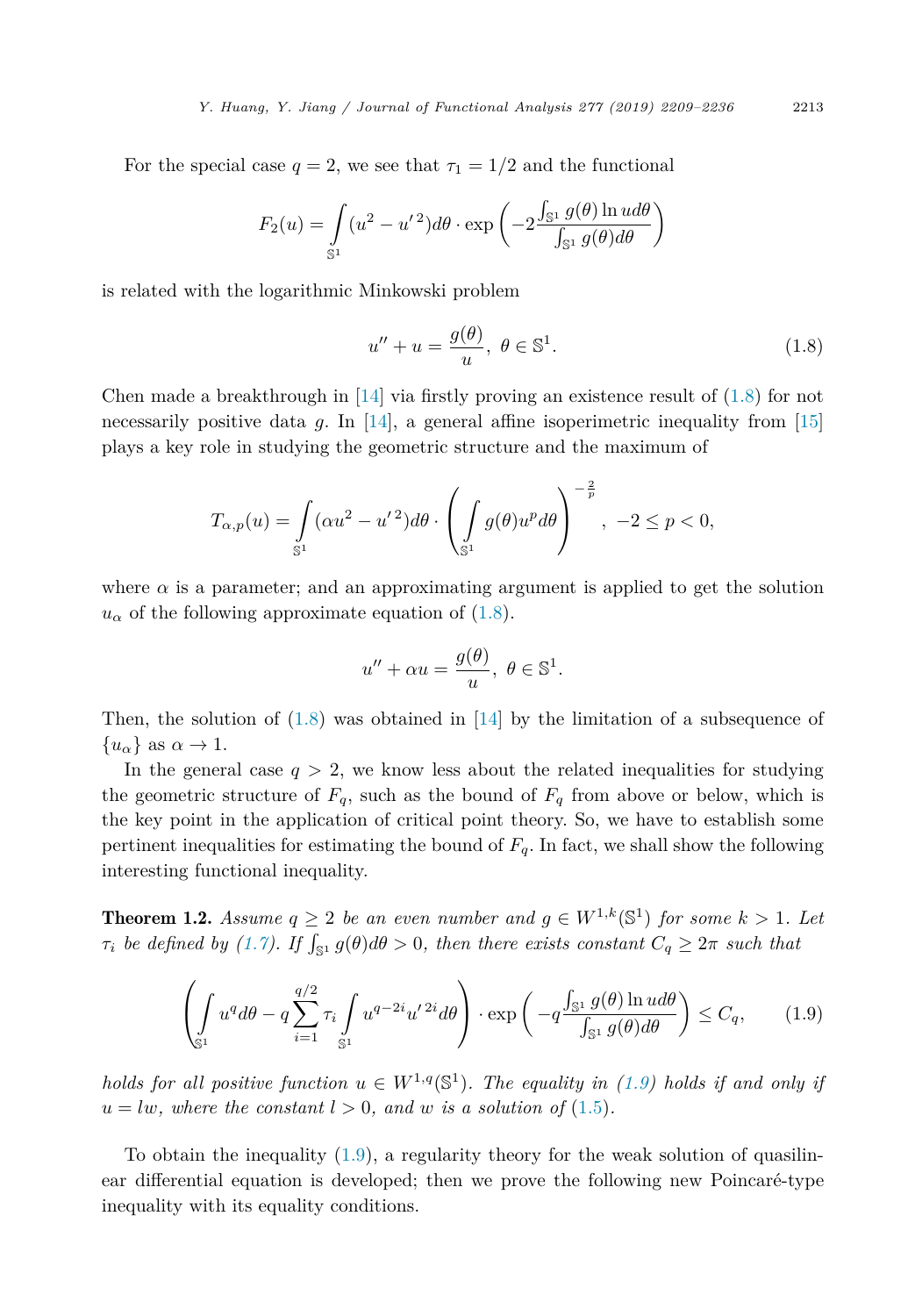<span id="page-5-0"></span>2214 *Y. Huang, Y. Jiang / Journal of Functional Analysis 277 (2019) 2209–2236*

$$
\int_{\mathbb{S}^1} u^q d\theta \le q \sum_{i=1}^{q/2} \tau_i \int_{\mathbb{S}^1} u^{q-2i} u'^{2i} d\theta, \ u \in W^{1,q}(\mathbb{S}^1) \text{ with } u(\theta_0) = 0 \text{ for some } \theta_0 \in \mathbb{S}^1.
$$

Based on this analysis, we employ an approximating argument to deduce [\(1.9\)](#page-4-0). By using the extremal functions of  $(1.9)$ , we get the solvability of  $(1.5)$ . Furthermore, there are other applications of [\(1.9\)](#page-4-0). For the special case that  $q = 2$  and  $\min_{\theta \in \mathbb{S}^1} g(\theta) > 0$ , (1.9) is equivalent to the log-Minkowski inequality [\[8\]](#page-25-0) for origin-symmetric convex bodies in the plane. The inequality  $(1.9)$  is sharp in the sense that it may be invalid for functions with minimal period  $2\pi$  as the following Theorem 1.3. In this sense, the assumption that the convex bodies are origin-symmetric is "a necessary condition "for the log-Minkowski inequality in [\[8\]](#page-25-0).

**Theorem 1.3.** Let  $q \geq 2$  be even and  $\tau_i$  be defined by [\(1.7\)](#page-3-0). There exist a series of  $2\pi$ -periodic positive functions  $\{u_n\} \subset H^{1,q}(\mathbb{S}^1)$  such that

$$
\lim_{n \to +\infty} \left( \int_{\mathbb{S}^1} u_n^q d\theta - q \sum_{i=1}^{q/2} \tau_i \int_{\mathbb{S}^1} u_n^{q-2i} u_n'^{2i} d\theta \right) \cdot \exp\left( -q \frac{\int_{\mathbb{S}^1} g(\theta) \ln u_n d\theta}{\int_{\mathbb{S}^1} g(\theta) d\theta} \right) = +\infty \quad (1.10)
$$

*holds for any given continuous positive function g.*

In the last part of this paper, we focus on the uniqueness of solution to [\(1.5\)](#page-3-0). For the special case  $q = 2$ , [\(1.5\)](#page-3-0) is the logarithmic Minkowski problem in two dimensions, which has a unique  $\pi$ -periodic solution for positive *g*, see, for example [\[8,18,21\]](#page-25-0). If  $g \equiv 1$ , then  $u = 1$  is obviously a solution of [\(1.5\)](#page-3-0). Via giving an estimate to the value of  $C_q$  in [\(1.9\)](#page-4-0), we show that [\(1.5\)](#page-3-0) has the second solution for any even number  $q \geq 6$  as follows.

**Theorem 1.4.** Assume  $g \equiv 1$ . Let  $g \geq 6$  be even. [\(1.5\)](#page-3-0) has a non-constant  $\pi$ -periodic *solution.*

The paper is organized as follows. In Section 2, we give a variational framework in the Sobolev space for studying the planar dual Minkowski problem [\(1.5\)](#page-3-0). In Section [3,](#page-10-0) we show the regularity of weak solution and a new Poincaré-type inequality. In Section [4,](#page-17-0) we prove the main conclusions of this paper. We use  $C, c, C_i, c_i$  for  $i \in \mathbb{N}$  to denote the constants whose values may change from line to line. We use  $o(1)$ ,  $O(\epsilon)$  to describe the asymptotic behavior of various quantities.

#### 2. A variational framework in the Sobolev space

In this section, we establish a variational framework for the planar dual Minkowski problem with any even exponent  $q \geq 2$ . For  $r \in \mathbb{N}$  and  $a, b \in \mathbb{R}$ , we will use the binomial formula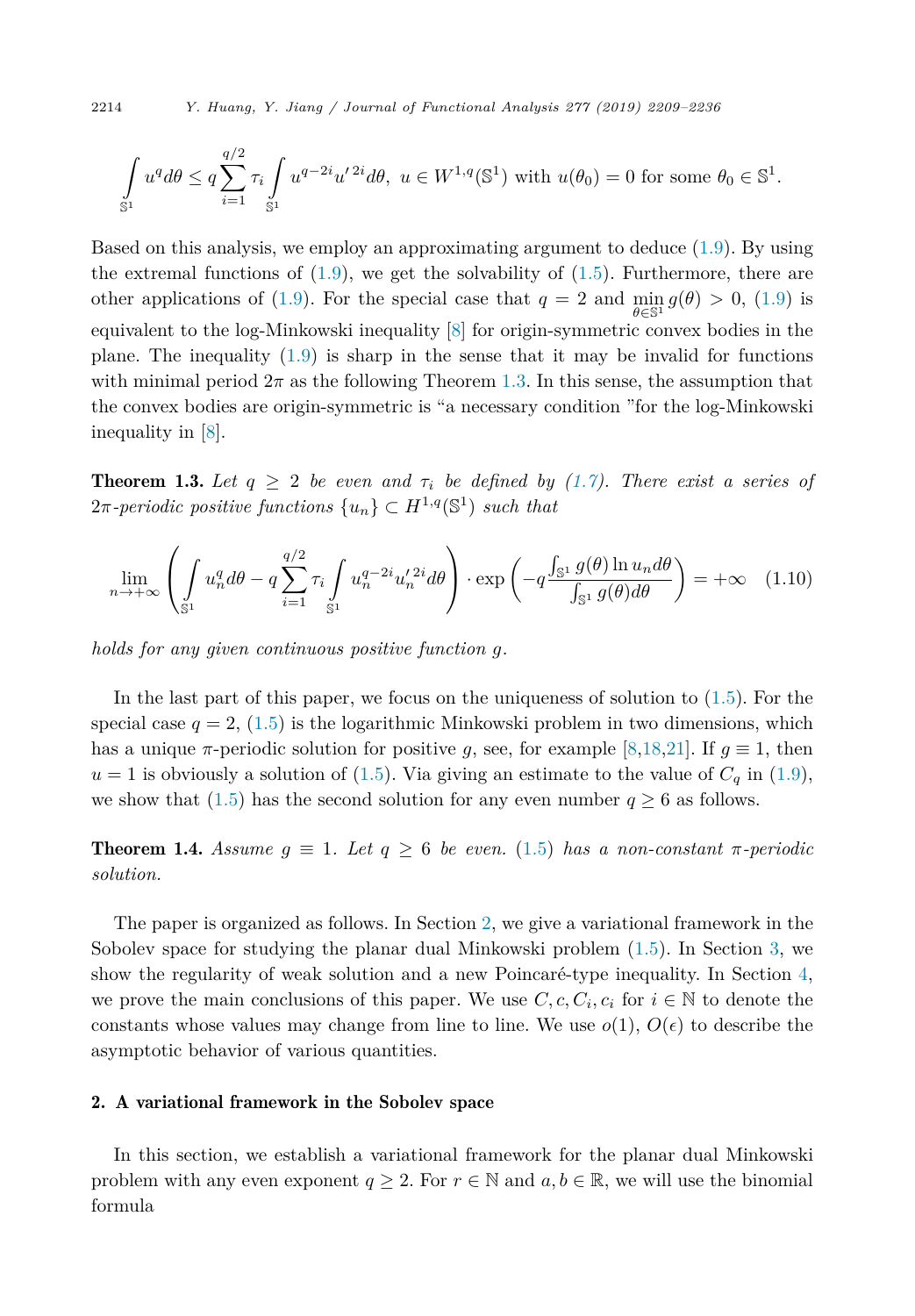<span id="page-6-0"></span>*Y. Huang, Y. Jiang / Journal of Functional Analysis 277 (2019) 2209–2236* 2215

$$
(a+b)^{r} = \sum_{i=0}^{r} C_{r}^{i} a^{r-i} b^{i}, \text{ where } C_{r}^{i} = r!/[i!(r-i)!].
$$
 (2.1)

As in [\[23\]](#page-25-0), we denote by  $C^0(\mathbb{S}^1)$  the collection of continuous function on  $\mathbb{S}^1$ ; for  $m \in \mathbb{N}$ and  $\gamma \in (0, 1]$ , let

$$
C^m(\mathbb{S}^1) = \left\{ u \in C^0(\mathbb{S}^1) : \partial^l u \in C^0(\mathbb{S}^1) \text{ for all } l = 0, 2, \dots, m \right\},\
$$

$$
C^{m,\gamma}(\mathbb{S}^1) = \left\{ u \in C^m(\mathbb{S}^1) : \sup_{\theta_1, \theta_2 \in \mathbb{S}^1} \frac{|\partial^l u(\theta_1) - \partial^l u(\theta_2)|}{|\theta_1 - \theta_2|^\gamma} < +\infty, \text{ for all } l = 0, 1, 2, \dots, m \right\}
$$

be the usual differential function spaces and Hölder spaces, respectively. For *k >* 1, let  $H^{1,k}(\mathbb{S}^1)$  and  $W^{1,k}(\mathbb{S}^1)$  be two Sobolev spaces introduced above. We denote by

$$
||u|| = \left\{ \int_{\mathbb{S}^1} |u|^k + |u'|^k d\theta \right\}^{1/k}
$$

the usual norm of  $H^{1,k}(\mathbb{S}^1)$  and  $W^{1,k}(\mathbb{S}^1)$ . For any even  $q \geq 2$ , the dual space of  $W^{1,q}(\mathbb{S}^1)$ is equivalent to  $W^{1,q/(q-1)}(\mathbb{S}^1)$ . There exists a constant  $C_0 > 0$  such that

$$
\sup_{\theta \in \mathbb{S}^1} |u(\theta)| \le C_0 \|u\| \tag{2.2}
$$

holds for all  $u \in W^{1,q}(\mathbb{S}^1)$ . Moreover, the embedding that  $W^{1,q}(\mathbb{S}^1) \hookrightarrow C^{0,\gamma}(\mathbb{S}^1)$  is compact for  $\gamma \in [0, (q-1)/q)$ .

For even  $q \geq 2$ , we define a positive cone of  $W^{1,q}(\mathbb{S}^1)$  as

$$
M = \{ u \in W^{1,q}(\mathbb{S}^1) : u(\theta) > 0, \text{ for } \theta \in \mathbb{S}^1 \}.
$$

We aim to get the solvability of planar dual problem [\(1.5\)](#page-3-0) via the critical point in *M* of  $F_q(u)$  defined by [\(1.6\)](#page-3-0). To study the upper bound and critical points of  $F_q(u)$  on *M*, we introduce a parameter  $t$  in  $F_q(u)$  to get the following approximate functional

$$
I_q := I_q(t, u) = \left( \int_{\mathbb{S}^1} t^q u^q d\theta - q \sum_{i=1}^{q/2} \tau_i \int_{\mathbb{S}^1} t^{q-2i} u^{q-2i} u'^{2i} d\theta \right) \cdot \exp\left( -q \frac{\int_{\mathbb{S}^1} g(\theta) \ln u d\theta}{\int_{\mathbb{S}^1} g(\theta) d\theta} \right),
$$
\n(2.3)

where the coefficients  $\{\tau_i\}_{i=1}^{q/2}$  are given by [\(1.7\)](#page-3-0). For the clearness of the following calculation, we rewrite these coefficients as  $\tau_{q/2} = 1/[q(q-1)]$  and

$$
\tau_i = \frac{(q/2 - 1)!}{2(2i - 1)i!(q/2 - i)!} = \frac{C_{q/2-1}^{i-1}}{2i(2i - 1)} = \frac{C_{q/2-1}^i}{(q - 2i)(2i - 1)} \quad \forall \ i = 1, 2, \dots, q/2 - 1. \tag{2.4}
$$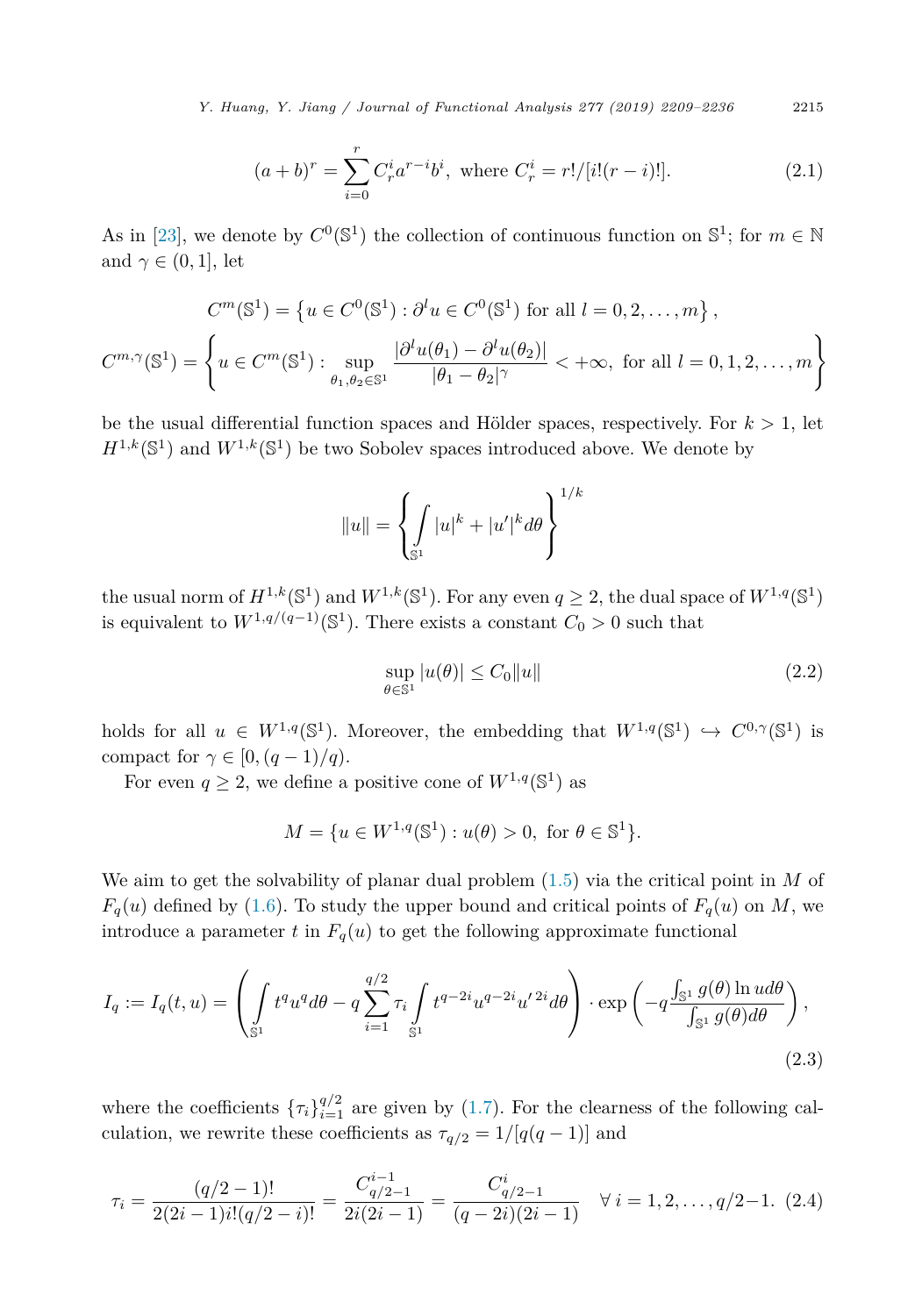When the parameter  $t = 1$ , we see that  $I_q(1, u)$  equals to  $F_q(u)$ . The introducing of parameter *t* here is useful for applying approximating argument as  $t \to 1$ . For  $t > 0$ , we see that the critical point of  $I_q$  in  $M$  is a positive solution of

$$
(t2u2 + u'2) \frac{q-2}{2}(u'' + t2u) = \lambda \frac{g(\theta)}{u},
$$
\n(2.5)

where  $\lambda$  is a multiplier. Once we obtain a positive solution *w* of (2.5) with  $t = 1$  and  $\lambda > 0$ , then  $\lambda^{-1/q}w$  is obviously the solution of [\(1.5\)](#page-3-0). If  $\int_{\mathbb{S}^1} g(\theta) d\theta > 0$ , a standard argument in [\[50\]](#page-26-0) can be applied to show that  $I_q$  is  $C^1$  on  $M$  with a distance induced by the norm of  $W^{1,q}(\mathbb{S}^1)$ . For any  $t > 0$ , the critical point *u* of  $I_q$  in *M* is a weak solution of  $(2.5)$  with some given  $\lambda \in \mathbb{R}$  in the sense of

$$
t^{q} \int_{\mathbb{S}^{1}} u^{q-1} \varphi d\theta - \sum_{i=1}^{q/2-1} \tau_{i} t^{q-2i} \int_{\mathbb{S}^{1}} (q-2i) u^{q-2i-1} u'^{2i} \varphi + 2i u^{q-2i} u'^{2i-1} \varphi' d\theta
$$
  

$$
- \frac{1}{q-1} \int_{\mathbb{S}^{1}} u^{q-1} \varphi' d\theta = \lambda \int_{\mathbb{S}^{1}} \frac{g(\theta)}{u} \varphi d\theta, \quad \forall \varphi \in W^{1,q}(\mathbb{S}^{1}).
$$
 (2.6)

In fact, we have the following theorem.

**Theorem 2.1.** *Assume*  $q \geq 2$  *be an even number*,  $t > 0$  *be a parameter and*  $\int_{\mathbb{S}^1} g(\theta) d\theta > 0$ . Let  $\tau_i$  be defined by [\(1.7\)](#page-3-0). If positive function  $u \in W^{1,q}(\mathbb{S}^1)$  is a critical point of  $I_q$  in *[\(2.3\)](#page-6-0), then u is a weak solution of (2.5) in the sense of (2.6) with*

$$
\lambda = \left( \int_{\mathbb{S}^1} t^q u^q d\theta - q \sum_{i=1}^{q/2} \tau_i \int_{\mathbb{S}^1} t^{q-2i} u^{q-2i} u'^{2i} d\theta \right) / \int_{\mathbb{S}^1} g(\theta) d\theta.
$$
 (2.7)

*Furthermore, if*  $u \in W^{2,2}(\mathbb{S}^1)$ *, then* 

$$
t^{q} \int_{\mathbb{S}^{1}} u^{q-1} \varphi d\theta - \sum_{i=1}^{q/2-1} \tau_{i} t^{q-2i} \int_{\mathbb{S}^{1}} (q-2i) u^{q-2i-1} u'^{2i} \varphi + 2i u^{q-2i} u'^{2i-1} \varphi' d\theta
$$
  
 
$$
- \frac{1}{q-1} \int_{\mathbb{S}^{1}} u'^{q-1} \varphi' d\theta = \int_{\mathbb{S}^{1}} (t^{2} u^{2} + u'^{2})^{q/2-1} (u'' + t^{2} u) \varphi d\theta, \quad \forall \varphi \in W^{1,q}(\mathbb{S}^{1}).
$$
 (2.8)

*Therefore*  $u(\theta)$  *is a solution of* (2.5) *for almost everywhere*  $\theta \in \mathbb{S}^1$ *, i.e.* 

$$
\int_{\mathbb{S}^1} (t^2 u^2 + u'^2)^{q/2 - 1} (u'' + t^2 u) \varphi d\theta = \lambda \int_{\mathbb{S}^1} \frac{g(\theta)}{u} \varphi d\theta, \quad \forall \varphi \in W^{1,q}(\mathbb{S}^1). \tag{2.9}
$$

<span id="page-7-0"></span>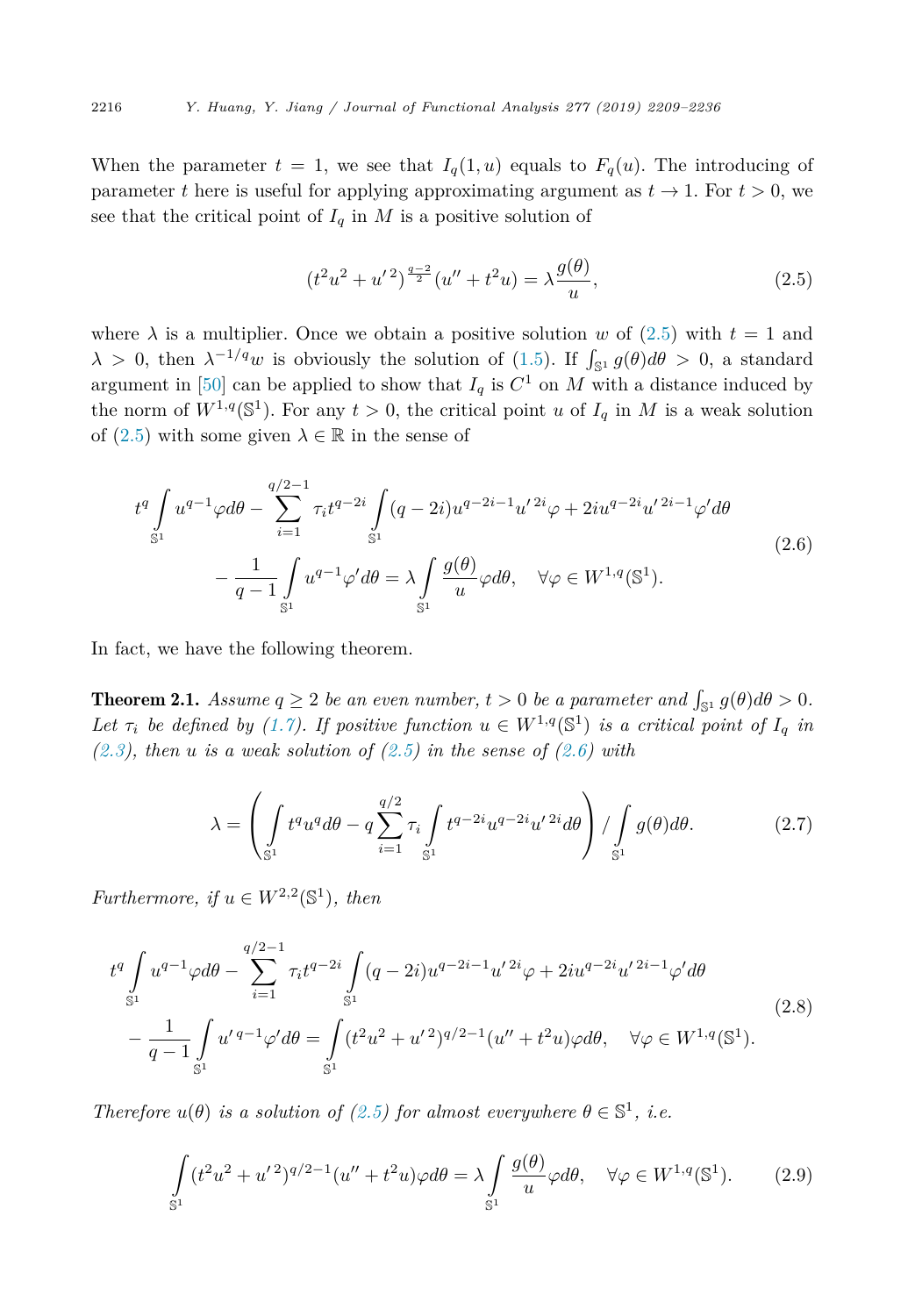<span id="page-8-0"></span>**Proof.** Let  $u \in M$  be a critical point of  $I_q$ , then, the Fréchet derivative  $I_q'(t, u) = 0$ in  $W^{1,q/(q-1)}(\mathbb{S}^1)$ . This implies that [\(2.6\)](#page-7-0) holds with  $\lambda$  given by [\(2.7\)](#page-7-0). In the following, we show that  $u$  is a weak solution of  $(2.5)$  via proving that  $(2.8)$  and  $(2.9)$  hold under additional assumption  $u \in W^{2,2}(\mathbb{S}^1)$ . For any  $\varphi \in W^{1,q}(\mathbb{S}^1)$  and  $i = 1, 2, \ldots, q/2$ , by applying the Newton–Leibniz formula and an approximating argument, we obtain that

$$
\int_{\mathbb{S}^1} u^{q-2i} u'^{2i-1} \varphi' d\theta = -(q-2i) \int_{\mathbb{S}^1} u^{q-2i-1} u'^{2i} \varphi d\theta - (2i-1) \int_{\mathbb{S}^1} u^{q-2i} u'^{2i-2} u'' \varphi d\theta.
$$

Via applying this formula and rewriting the right-hand side of equation [\(2.8\)](#page-7-0), we deduce that

the right-hand side of (2.8) = 
$$
t^q \int_{S^1} u^{q-1} \varphi d\theta + \int_{S^1} u'^{q-2} u'' \varphi d\theta
$$
  
+  $\sum_{i=1}^{q/2-1} t^{q-2i} \tau_i \int_{S^1} 2i(2i-1) u^{q-2i} u'^{2i-2} u'' \varphi - (q-2i)(1-2i) u^{q-2i-1} u'^{2i} \varphi d\theta,$   
=  $t^q \int_{S^1} u^{q-1} \varphi d\theta + \sum_{i=1}^{q/2-1} t^{q-2i} \tau_i \int_{S^1} (q-2i)(2i-1) u^{q-2i-1} u'^{2i} \varphi d\theta$   
(*I*)  
+  $\int_{S^1} u'^{q-2} u'' \varphi d\theta + \sum_{i=1}^{q/2-1} t^{q-2i} \tau_i \int_{S^1} 2i(2i-1) u^{q-2i} u'^{2i-2} u'' \varphi d\theta$   
:= $(I)$  +  $(II)$ .

By  $(2.4)$ ,  $\tau_i = C^i_{q/2-1}/[(q-2i)(2i-1)]$  for  $i = 1, 2, ..., q/2-1$ . Then we simplify the formula  $(I)$  as

$$
(I) = \int_{S^1} \left( t^q u^{q-1} + \sum_{i=1}^{q/2-1} t^{q-2i} \tau_i (q-2i)(2i-1) u^{q-2i-1} u'^{2i} \right) \varphi d\theta
$$
  
= 
$$
\int_{S^1} \sum_{i=0}^{q/2-1} C_{q/2-1}^i t^{q-2i} u^{q-2i-1} u'^{2i} \varphi d\theta
$$
  
= 
$$
\int_{S^1} (t^2 u^2 + u'^2)^{\frac{q-2}{2}} t^2 u \varphi d\theta.
$$
 (2.11)

For  $i = 1, 2, ..., q/2 - 1$ , we have  $\tau_i = C_{q/2-1}^{i-1}/[2i(2i-1)]$  by [\(2.4\)](#page-6-0), it follows that

(2.10)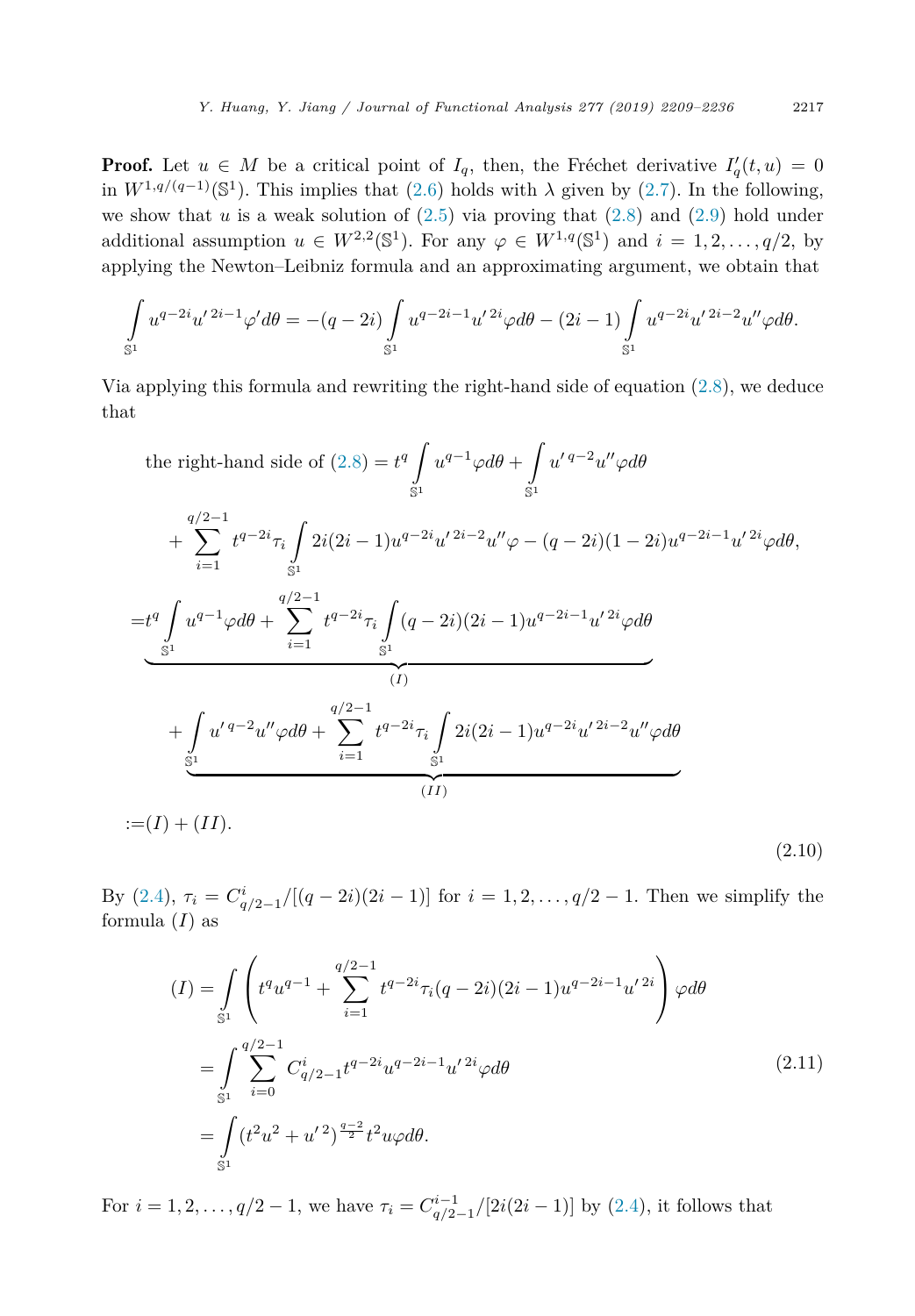<span id="page-9-0"></span>2218 *Y. Huang, Y. Jiang / Journal of Functional Analysis 277 (2019) 2209–2236*

$$
(II) = \int_{S^1} u' q^{-2} u'' \varphi d\theta - q \sum_{i=1}^{q/2-1} t^{q-2i} \tau_i \int_{S^1} 2i(2i-1) u^{q-2i} u'^{2i-2} u'' \varphi d\theta.
$$
  
\n
$$
= \int_{S^1} \left( u' q^{-2} + \sum_{i=1}^{q/2-1} C_{q/2-1}^{i-1} t^{q-2i} u^{q-2i} u'^{2i-2} \right) u'' \varphi d\theta.
$$
  
\n
$$
= \int_{S^1} \left( u' q^{-2} + \sum_{j=0}^{q/2-2} C_{q/2-1}^j t^{q-2j-2} u^{q-2j-2} u'^{2j} \right) u'' \varphi d\theta.
$$
  
\n
$$
= \int_{S^1} \left( \sum_{j=0}^{q/2-1} C_{q/2-1}^j t^{q-2j-2} u^{q-2j-2} u'^{2j} \right) u'' \varphi d\theta.
$$
  
\n
$$
= \int_{S^1} (t^2 u^2 + u'^2)^{\frac{q-2}{2}} u'' \varphi d\theta.
$$
  
\n(2.12)

Via  $(2.10)–(2.12)$  $(2.10)–(2.12)$  we obtain  $(2.8)$ . And  $(2.9)$  follows from  $(2.6)$  and  $(2.8)$ .  $\Box$ 

For any  $\alpha < \beta$ , we define some Sobolev spaces as

$$
W^{1,q}(\alpha,\beta) = \left\{ u \in L^1(\alpha,\beta) : \int_{\alpha}^{\beta} |u|^q + |u'|^q d\theta < +\infty \right\},
$$
  

$$
W_0^{1,q}(\alpha,\beta) = \left\{ u \in W^{1,q}(\alpha,\beta) : u(\alpha) = u(\beta) = 0 \right\},
$$
  

$$
W^{2,2}(\alpha,\beta) = \left\{ u \in L^1(\alpha,\beta) : \int_{\alpha}^{\beta} |u|^2 + |u''|^2 d\theta < +\infty \right\}.
$$

In the next section, we also need a local version of [\(2.8\)](#page-7-0).

**Corollary 2.2.** Let  $q \geq 2$  be even number,  $\tau_i$  be defined by [\(1.7\)](#page-3-0). Assume  $u \in W^{2,2}(\alpha,\beta)$  $and \varphi \in W_0^{1,q}(\alpha, \beta)$ . *Then,* 

$$
t^{q} \int_{\alpha}^{\beta} u^{q-1} \varphi d\theta - \sum_{i=1}^{q/2-1} \tau_{i} t^{q-2i} \int_{\alpha}^{\beta} (q-2i) u^{q-2i-1} u'^{2i} \varphi + 2i u^{q-2i} u'^{2i-1} \varphi' d\theta
$$
\n
$$
- \frac{1}{q-1} \int_{\alpha}^{\beta} u'^{q-1} \varphi' d\theta = \int_{\alpha}^{\beta} (t^{2} u^{2} + u'^{2})^{q/2-1} (u'' + t^{2} u) \varphi d\theta.
$$
\n(2.13)

**Proof.** (2.13) follows by a similar calculation of  $(2.10)$ –(2.12). We omit the details here.  $\square$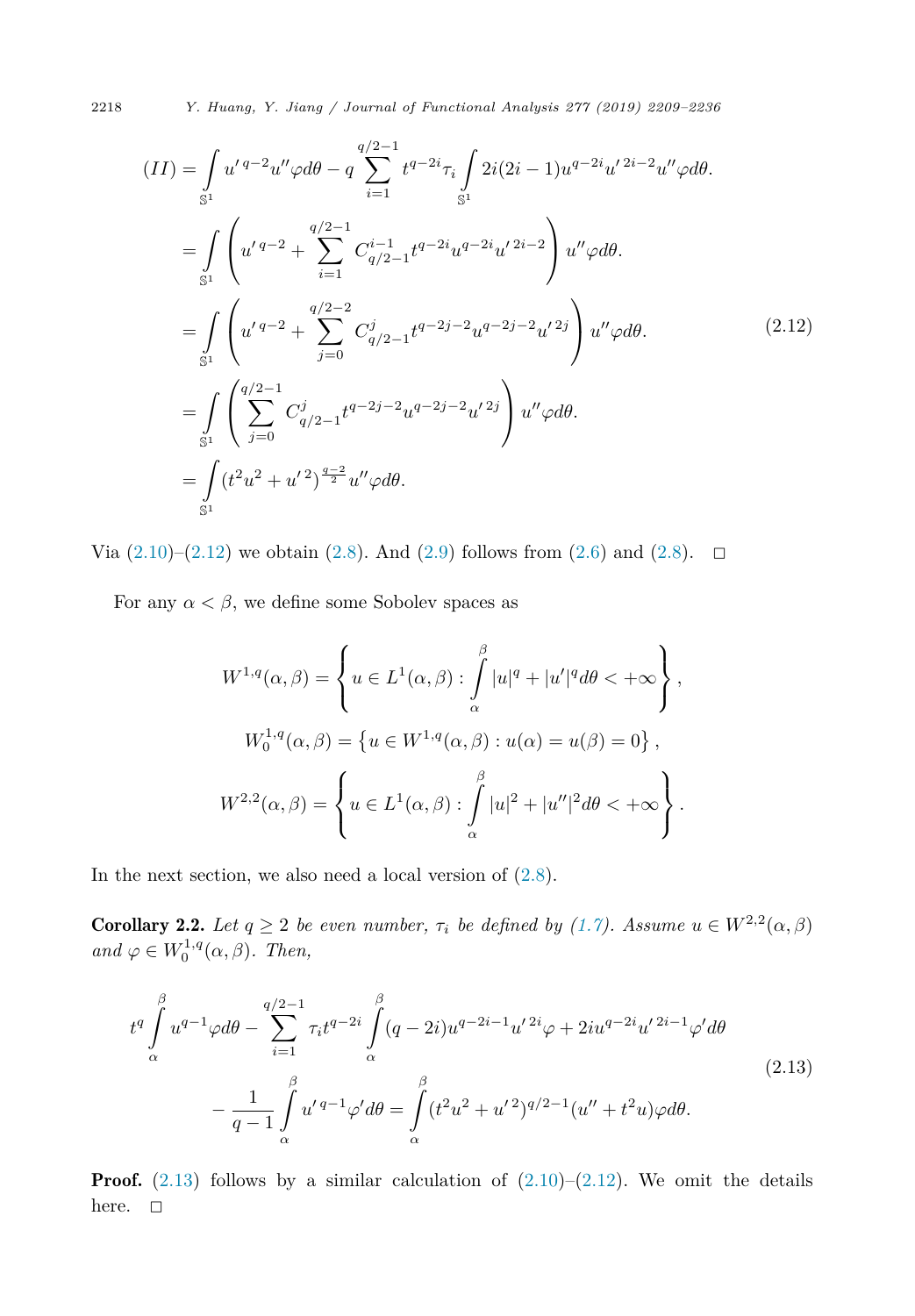#### <span id="page-10-0"></span>3. Regularity of weak solution and a Poincaré-type inequality

In the rest of this paper, the regularity of weak solutions to a quasilinear elliptic equation will be used repeatedly. However, to the best of the authors' knowledge, there is not a suitable theorem in reference for being applied directly. For the sake of the completeness of our paper, we give the proof of the local differentiability to the weak solution as follows.

**Lemma 3.1.** Let  $q \geq 2$  be an even number, and  $t > 0$  be a parameter. Assume that  $f(\theta) \in C^{0,\gamma}(\mathbb{S}^1)$  *for some*  $\gamma \in (0,1)$ *,* and  $u \in W^{1,q}(\mathbb{S}^1)$  *be a weak solution of* 

$$
(t2u2 + u'2)\frac{q-2}{2}(u'' + t2u) = f(\theta),
$$
\n(3.1)

*in the sense of*

$$
t^{q} \int_{\mathbb{S}^{1}} u^{q-1} \varphi d\theta - \sum_{i=1}^{q/2-1} \tau_{i} t^{q-2i} \int_{\mathbb{S}^{1}} (q-2i) u^{q-2i-1} u'^{2i} \varphi + 2i u^{q-2i} u'^{2i-1} \varphi' d\theta
$$
  

$$
- \frac{1}{q-1} \int_{\mathbb{S}^{1}} u'^{q-1} \varphi' d\theta = \int_{\mathbb{S}^{1}} f(\theta) \varphi d\theta, \quad \forall \varphi \in W^{1,q}(\mathbb{S}^{1}),
$$
 (3.2)

where  $\tau_i$  is defined by [\(1.7\)](#page-3-0). If  $u(\theta_0) > 0$  for given  $\theta_0 \in \mathbb{S}^1$ , then  $u''(\theta)$  is continuous at  $\theta = \theta_0$ .

**Proof.** For  $q = 2$ , (3.1) is a linear equation. The conclusion is obvious. In the following part, we assume  $q > 2$ . Since  $2\epsilon := u(\theta_0) > 0$  and  $u \in W^{1,q}(\mathbb{S}^1) \subset C^{0,(q-1)/q}(\mathbb{S}^1)$ , there exists  $\delta > 0$  such that

$$
|u(\theta) - 2\epsilon| < \epsilon \text{ for all } \theta \in (\theta_0 - \delta, \theta_0 + \delta). \tag{3.3}
$$

For a small  $h \in (0, \delta/8)$ , we denote by  $\Delta^h v := \Delta^h v(\theta) = (v(\theta + h) - v(\theta))/h$  the difference quotient of *v*. We define a cut-off function  $\xi \in C_0^{\infty}(\mathbb{S}^1)$  such that  $|\xi'(\theta)| < 8/\delta$  for all  $\theta \in \mathbb{S}^1$ ,  $\xi(\theta) = 1$  for  $|\theta - \theta_0| < \delta/4$  and  $\xi(\theta) = 0$  for  $|\theta - \theta_0| > \delta/2$ . Let  $\varphi = \Delta^{-h}(\xi^2 \Delta^h u)$ in (3.2), we deduce that

$$
\int_{\mathbb{S}^1} A(u, u') [\Delta^{-h} (\xi^2 \Delta^h u)]' d\theta + \int_{\mathbb{S}^1} B(u, u') \Delta^{-h} (\xi^2 \Delta^h u) d\theta = \int_{\mathbb{S}^1} f \Delta^{-h} (\xi^2 \Delta^h u) d\theta, \quad (3.4)
$$

where  $A(x, y)$  and  $B(x, y)$  are binary polynomials defined by

$$
A(x,y) = -2\sum_{i=1}^{q/2} i\tau_i t^{q-2i} x^{q-2i} y^{2i-1}
$$
 and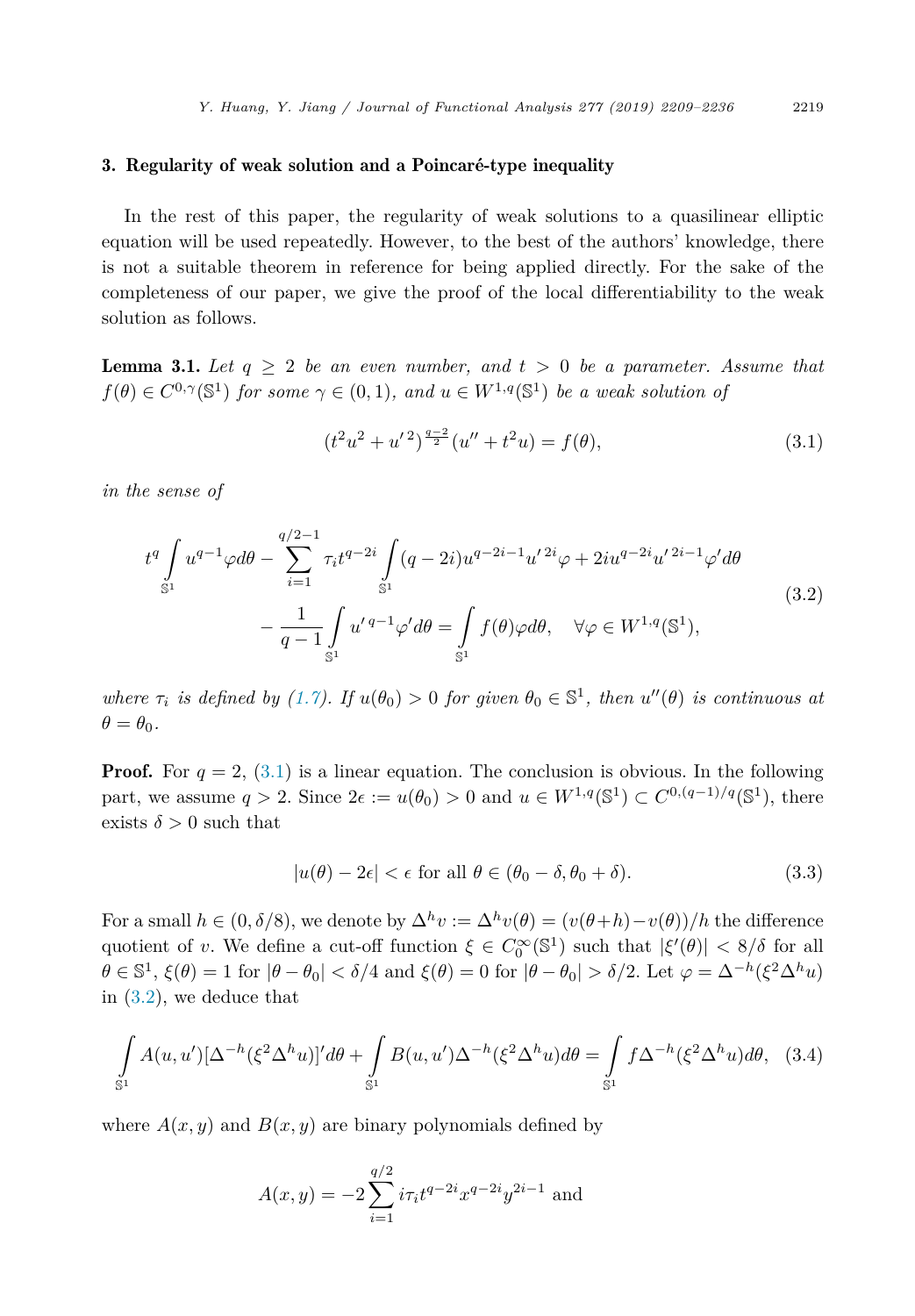<span id="page-11-0"></span>2220 *Y. Huang, Y. Jiang / Journal of Functional Analysis 277 (2019) 2209–2236*

$$
B(x,y) = t^q x^{q-1} - \sum_{i=1}^{q/2-1} (q-2i)\tau_i t^{q-2i} x^{q-2i-1} y^{2i}.
$$
 (3.5)

By the definition of difference quotient, we have  $[\Delta^{-h}(\xi^2\Delta^h u)]' = \Delta^{-h}(\xi^2\Delta^h u)' =$  $\Delta^{-h}(\xi^2 \Delta^h u' + 2\xi \xi' \Delta^h u)$  and  $\int_{\mathbb{S}^1} w \Delta^{-h} v d\theta = -\int_{\mathbb{S}^1} v \Delta^h w d\theta$  for any  $v, w \in L^2(\mathbb{S}^1)$ . Applying these properties in [\(3.4\)](#page-10-0) we deduce that

$$
\int_{\mathbb{S}^1} \Delta^h A(u, u') (\xi^2 \Delta^h u' + 2\xi \xi' \Delta^h u) d\theta + \int_{\mathbb{S}^1} \xi^2 \Delta^h B(u, u') \Delta^h u d\theta = -\int_{\mathbb{S}^1} f \Delta^{-h} (\xi^2 \Delta^h u) d\theta.
$$
\n(3.6)

And a direct calculation induces that

$$
\Delta^h A(u(\theta), u'(\theta)) = A_1 \Delta^h u(\theta) + A_2 \Delta^h u'(\theta),
$$
  

$$
\Delta^h B(u(\theta), u'(\theta)) = B_1 \Delta^h u(\theta) + B_2 \Delta^h u'(\theta),
$$
 (3.7)

where

$$
\begin{cases}\nA_1 := A_1(\theta, h) = \int_0^1 \frac{\partial}{\partial x} A((1 - s)u(\theta) + su(\theta + h), u'(\theta + h)) ds, \\
A_2 := A_2(\theta, h) = \int_0^1 \frac{\partial}{\partial y} A(u(\theta), (1 - s)u'(\theta) + su'(\theta + h)) ds, \\
B_1 := B_1(\theta, h) = \int_0^1 \frac{\partial}{\partial x} B((1 - s)u(\theta) + su(\theta + h), u'(\theta + h)) ds, \\
B_2 := B_2(\theta, h) = \int_0^1 \frac{\partial}{\partial y} B(u(\theta), (1 - s)u'(\theta) + su'(\theta + h)) ds.\n\end{cases}
$$
\n(3.8)

By applying formula  $(3.7)$  in equation  $(3.6)$ , we obtain that

$$
\int_{\mathbb{S}^1} A_2 \xi^2 (\Delta^h u')^2 d\theta = -\int_{\mathbb{S}^1} A_1 \xi^2 \Delta^h u \Delta^h u' + 2A_1 \xi \xi' (\Delta^h u)^2 + 2A_2 \xi \xi' \Delta^h u \Delta^h u' d\theta
$$
\n
$$
-\int_{\mathbb{S}^1} B_1 \xi^2 (\Delta^h u)^2 + B_2 \xi^2 \Delta^h u \Delta^h u' + f \Delta^{-h} (\xi^2 \Delta^h u) d\theta.
$$
\n(3.9)

From  $(3.5)$ , we see that

$$
\frac{\partial A(x,y)}{\partial x} = -2 \sum_{i=1}^{q/2-1} i(q-2i) \tau_i t^{q-2i} x^{q-2i-1} y^{2i-1},
$$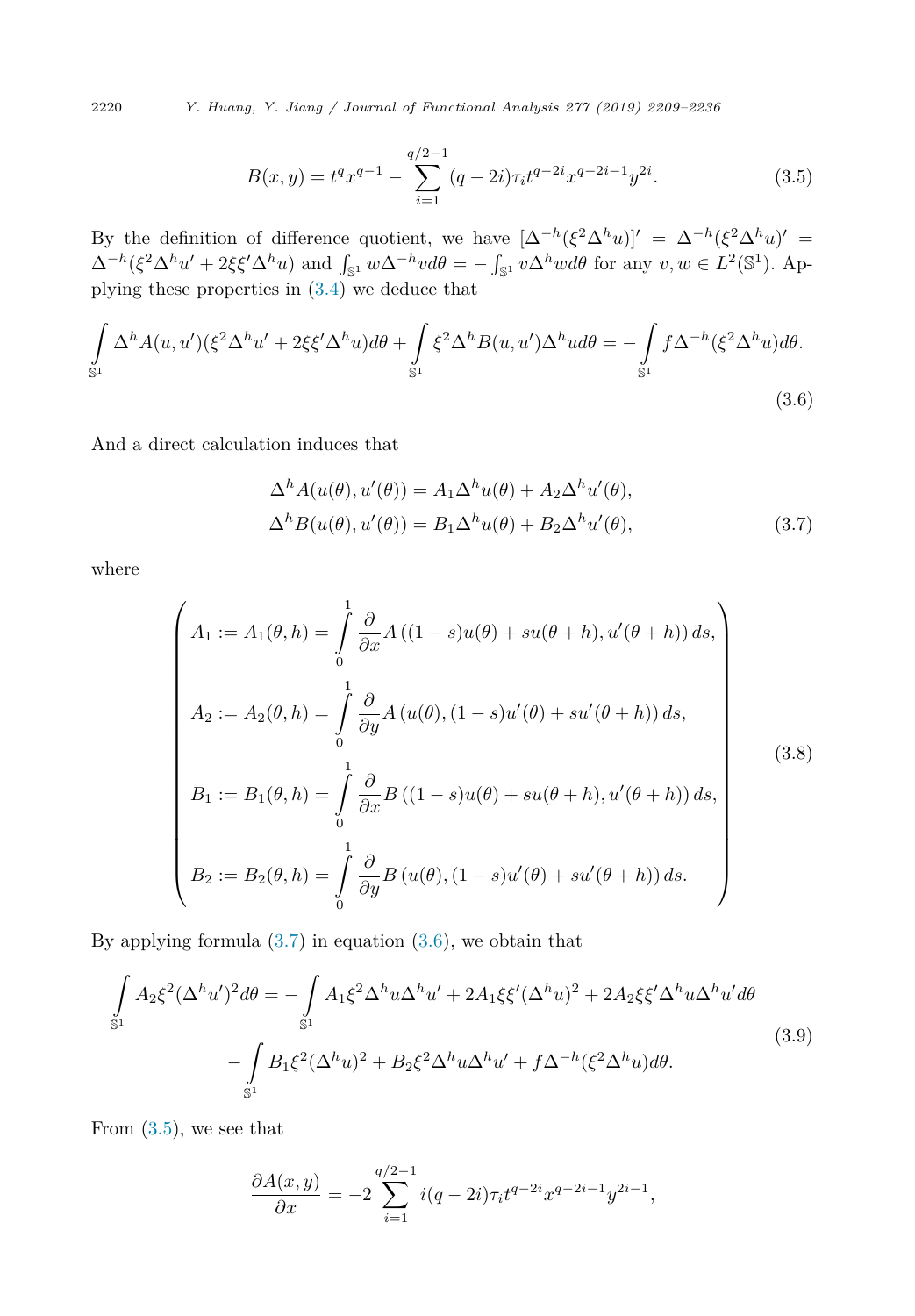*Y. Huang, Y. Jiang / Journal of Functional Analysis 277 (2019) 2209–2236* 2221

$$
\frac{\partial A(x,y)}{\partial y} = -2\tau_1 t^{q-2} x^{q-2} - 2 \sum_{i=2}^{q/2} i(2i-1)\tau_i t^{q-2i} x^{q-2i-1} y^{2i-2},
$$
  

$$
\frac{\partial B(x,y)}{\partial x} = (q-1)t^q x^{q-2} - \sum_{i=1}^{q/2-1} (q-2i)(q-2i-1)\tau_i t^{q-2i} x^{q-2i-2} y^{2i},
$$
  

$$
\frac{\partial B(x,y)}{\partial y} = -2 \sum_{i=1}^{q/2-1} i(q-2i)\tau_i t^{q-2i} x^{q-2i-1} y^{2i-1}.
$$

By applying these formulas and  $(3.3)$  in  $(3.8)$ , we obtain a constant  $c > 1$  depending only on  $t, q, \delta, \epsilon$ , and that the following estimates

$$
|A_1| + |B_1| + |B_2| \le c(1 + |u'(\theta)| + |u'(\theta + h)|)^{q-2},
$$
\n(3.10)

$$
\frac{1}{c}(1+|u'(\theta)|+|u'(\theta+h)|)^{q-2} \le -A_2 \le c(1+|u'(\theta)|+|u'(\theta+h)|)^{q-2}
$$
 (3.11)

hold for all  $\theta \in (\theta_0 - \delta/2, \theta_0 + \delta/2)$ . By applying (3.10), (3.11) and the Young's inequality in [\(3.9\)](#page-11-0), we deduce that

$$
\frac{1}{2c} \int_{S^1} \xi^2 (1+|u'(\theta)|+|u'(\theta+h)|)^{q-2} (\Delta^h u')^2 d\theta
$$
\n
$$
\leq C \int_{S^1} (\xi^2+|\xi\xi'|)(1+|u'(\theta)|+|u'(\theta+h)|)^{q-2} (\Delta^h u)^2 d\theta + \left| \int_{S^1} f \Delta^{-h} (\xi^2 \Delta^h u) d\theta \right|,
$$
\n(3.12)

where  $C > 1$  depends only on *t*, *q*,  $\delta$  and  $\epsilon$ . Let  $h \to 0^+$ , we have

$$
\left|\int\limits_{\mathbb{S}^1} f\Delta^{-h}(\xi^2\Delta^h u)d\theta\right|\leq \max_{\theta\in \mathbb{S}^1} |f(\theta)|\int\limits_{\mathbb{S}^1} 2|\xi\xi'\Delta^h u|+|\xi^2\Delta^h u'|d\theta+o(1);
$$

it follows from the Young's inequality that there exists  $C_{\nu} > 0$ , depending only on  $\nu > 0$ , *δ* and *q*, such that

$$
\left| \int_{\mathbb{S}^1} f \Delta^{-h} (\xi^2 \Delta^h u) d\theta \right| \leq \max_{\theta \in \mathbb{S}^1} |f(\theta)| \left( \int_{\mathbb{S}^1} 2\xi |\xi'||\Delta^h u|^q d\theta + \nu \int_{\mathbb{S}^1} \xi^2 |\Delta^h u'|^2 d\theta + C_{\nu} + o(1) \right). \tag{3.13}
$$

Since  $u \in W^{1,q}(\mathbb{S}^1)$ , let  $\nu$  be small enough and  $h \to 0^+$ , from (3.12) and (3.13) we deduce that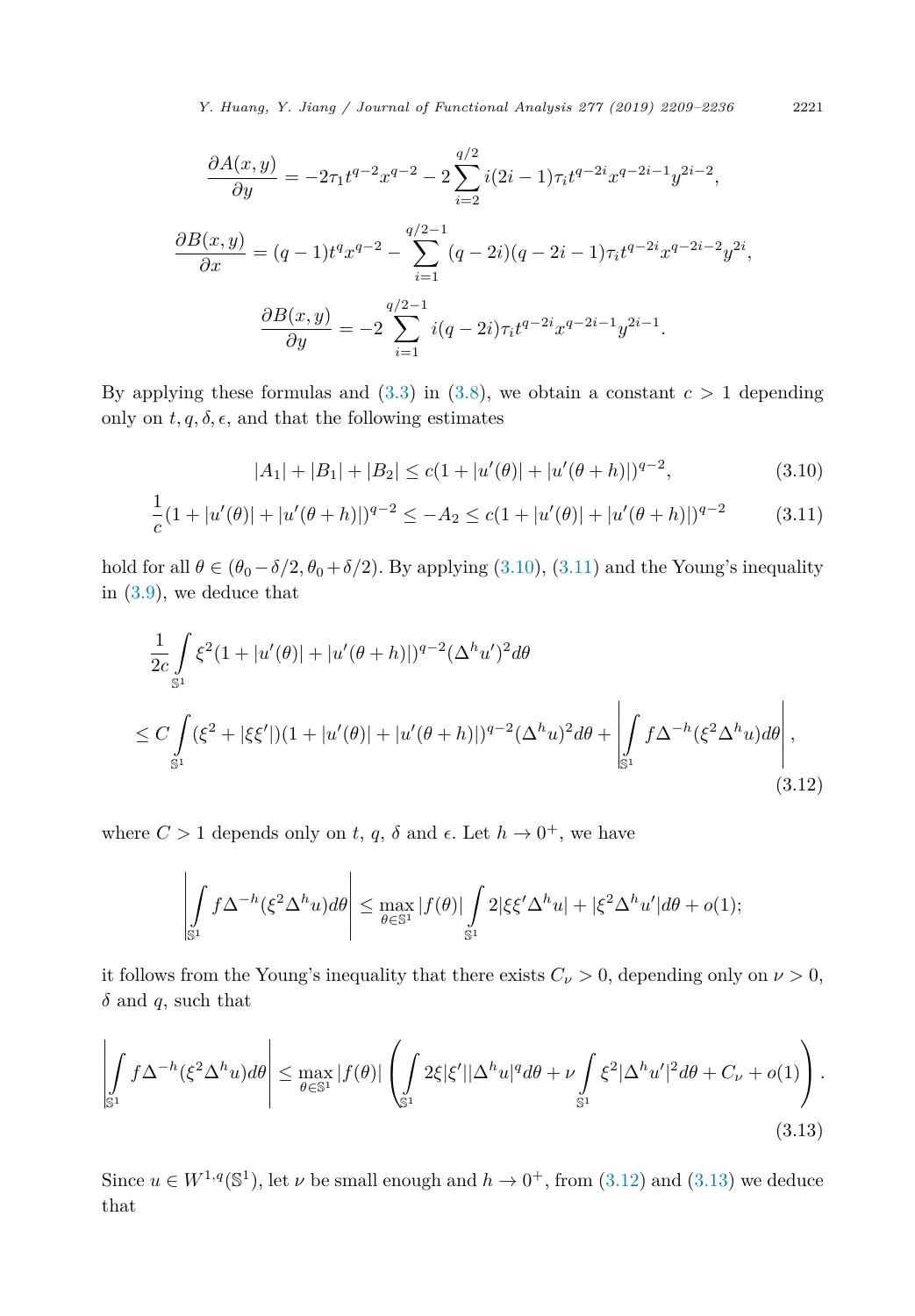$$
\int_{\theta_0 - \delta/4}^{\theta_0 + \delta/4} (u'')^2 d\theta \le C_1 \int_{\theta_0 - \delta}^{\theta_0 + \delta} |u'|^q d\theta + C_2,
$$
\n(3.14)

where  $C_1$  and  $C_2$  depend only on  $t, \epsilon, \delta$  and  $q$ . That is,  $u''(\theta)$  exists for almost everywhere  $\theta \in (\theta_0 - \delta/4, \theta_0 + \delta/4)$  and

$$
u \in W^{2,2}(\theta_0 - \delta/4, \theta_0 + \delta/4) \subset C^{1,1}(\theta_0 - \delta/4, \theta_0 + \delta/4). \tag{3.15}
$$

Let  $\zeta \in W^{1,q}(\mathbb{S}^1)$  with compact support in  $(\theta_0 - \delta/4, \theta_0 + \delta/4)$ , we define  $\phi(\theta) = (t^2u^2 +$  $u'^{2}$ <sup>2</sup> $\frac{2-q}{2}$ </sup> $\zeta$  for  $\theta \in (\theta_0 - \delta/4, \theta_0 + \delta/4)$  and  $\phi(\theta) = 0$  for  $\theta \in \mathbb{S}^1 \setminus (\theta_0 - \delta/4, \theta_0 + \delta/4)$ . Then it is easy to check that  $\phi \in W^{1,q}(\mathbb{S}^1)$  by combining [\(3.3\)](#page-10-0) and (3.15). Let  $\varphi = \phi$  in [\(3.2\)](#page-10-0), by applying [\(2.13\)](#page-9-0) with  $\alpha = \theta_0 - \delta/4$  and  $\beta = \theta_0 + \delta/4$  we obtain that

$$
\int_{\theta_{0}-\delta/4}^{\theta_{0}+\delta/4} \int_{\theta_{0}-\delta/4}^{\theta_{0}+\delta/4} (u'' + t^{2}u)\zeta d\theta = \int_{\theta_{0}-\delta/4}^{\theta_{0}+\delta/4} (t^{2}u^{2} + u'^{2})^{q/2-1} (u'' + t^{2}u)\phi d\theta
$$
\n
$$
= t^{q} \int_{\theta_{0}+\delta/4}^{\theta_{0}+\delta/4} u^{q-1}\phi d\theta - \frac{1}{q-1} \int_{\theta_{0}-\delta/4}^{\theta_{0}+\delta/4} u'^{q-1}\phi'd\theta
$$
\n
$$
- \sum_{i=1}^{q/2-1} \tau_{i}t^{q-2i} \int_{\theta_{0}-\delta/4}^{\theta_{0}+\delta/4} (q-2i)u^{q-2i-1}u'^{2i}\phi + 2iu^{q-2i}u'^{2i-1}\phi'd\theta
$$
\n
$$
= t^{q} \int_{\mathbb{S}^{1}} u^{q-1}\phi d\theta - \frac{1}{q-1} \int_{\mathbb{S}^{1}} u'^{q-1}\phi'd\theta
$$
\n
$$
- \sum_{i=1}^{q/2-1} \tau_{i}t^{q-2i} \int_{\mathbb{S}^{1}} (q-2i)u^{q-2i-1}u'^{2i}\phi + 2iu^{q-2i}u'^{2i-1}\phi'd\theta
$$
\n
$$
= \int_{\theta_{0}+\delta/4}^{\theta_{0}+\delta/4} \theta_{\theta_{0}-\delta/4} f(\theta)(t^{2}u^{2} + u'^{2})^{\frac{2-q}{2}}\zeta d\theta.
$$
\n(3.16)

It follows from (3.15) and (3.16) that  $u(\theta)$  satisfies equation  $u''(\theta) + t^2 u(\theta) = f(\theta)(t^2 u^2 +$  $(u'^2)^{\frac{2-q}{2}}$  almost everywhere in  $(\theta_0-\delta/4, \theta_0+\delta/4)$ . By [\(3.3\)](#page-10-0), (3.15) and the assumption  $f \in$  $C^{0,\gamma}(\mathbb{S}^1)$ , we deduce that  $f(\theta)(t^2u^2 + u'^2)^{\frac{2-q}{2}}$  is smooth enough over  $(\theta_0 - \delta/4, \theta_0 + \delta/4)$ , that a standard regularity theorem can be applied for deducing  $u \in C^2(\theta_0 - \delta/4, \theta_0 + \delta/4)$  $\delta/4$ ).  $\Box$ 

To estimate the bound of functional  $I_q$ , we need the following inequalities.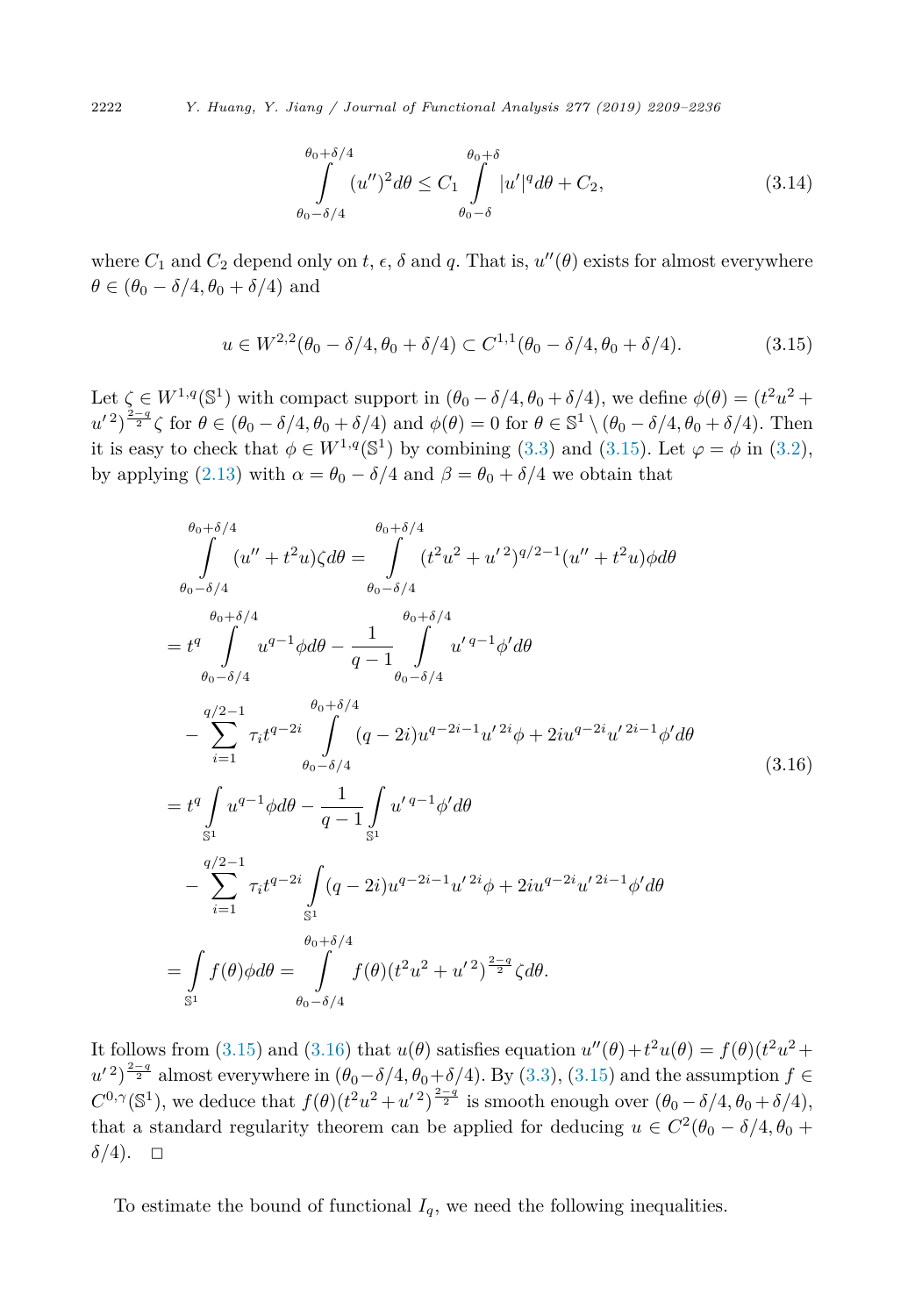<span id="page-14-0"></span>**Lemma 3.2.** *Let*  $q > 0$  *be an even number,*  $u \in W^{1,q}(\mathbb{S}^1)$  *with*  $u(\theta_0) = 0$  *for some*  $\theta_0 \in \mathbb{S}^1$ *. For each*  $i = 1, 2, \ldots, q/2$ *, there exists*  $c_i > 0$  *such that* 

$$
\int_{\mathbb{S}^1} u^q(\theta)d\theta \le c_i \int_{\mathbb{S}^1} u^{q-2i} u'^{2i} d\theta. \tag{3.17}
$$

**Proof.** For each  $i = 1, 2, \ldots, q/2$ , by using the Newton–Leibniz formula and Hölder inequality we derive that

$$
\int_{\mathbb{S}^1} u^q(\theta) d\theta = \int_{\mathbb{S}^1} \left( \int_{\theta_0}^{\theta} \frac{du^{\frac{q}{2i}}(t)}{dt} dt \right)^{2i} d\theta = \left( \frac{q}{2i} \right)^{2i} \int_{\mathbb{S}^1} \left( \int_{\theta_0}^{\theta} u^{\frac{q}{2i}-1}(t) u'(t) dt \right)^{2i} d\theta
$$
  

$$
\leq \left( \frac{q}{2i} \right)^{2i} \int_{\mathbb{S}^1} \left( (\theta - \theta_0)^{2i-1} \int_{\theta_0}^{\theta} u^{q-2i} u'^{2i} dt \right) d\theta
$$
  

$$
\leq \left( \frac{q}{2i} \right)^{2i} \frac{(2\pi)^{2i}}{2i} \int_{\mathbb{S}^1} u^{q-2i} u'^{2i} d\theta.
$$

Let  $c_i = (q/2i)^{2i} (2\pi)^{2i}/2i$ , we obtain (3.17).  $\Box$ 

The inequality (3.17) is not enough for a direct application to estimate the bound of functional  $I_q$ . However,  $(3.17)$  is useful to prove the following new Poincaré-type inequality (3.18) with equality conditions, which will play an essential role in the process of studying the bound of  $I_q$ .

**Lemma 3.3.** Let  $\theta_0 \in \mathbb{S}^1$  be a given point, we denote by  $W_{\theta_0}^{1,q} = \{u \in W^{1,q}(\mathbb{S}^1) : u(\theta_0) = 0\}$ *a subspace of*  $W^{1,q}(\mathbb{S}^1)$ *. Assume*  $q > 0$  *be an even number,*  $\tau_i$  *be defined by* [\(1.7\)](#page-3-0) *and*  $u \in W^{1,q}_{\theta_0}$ . *Then,* 

$$
\int_{\mathbb{S}^1} u^q d\theta \le q \sum_{i=1}^{q/2} \tau_i \int_{\mathbb{S}^1} u^{q-2i} u'^{2i} d\theta. \tag{3.18}
$$

*And* the equality in (3.18) holds if and only if  $u(\theta) = l |\sin(\theta - \theta_0)|$  with  $l \in \mathbb{R}$ .

**Proof.** It is clear that  $(3.18)$  holds for  $u = 0$ . For the case  $u \neq 0$ , we consider the following eigenvalue problem

$$
\mu := \inf_{u \in W_{\theta_0}^{1,q}, u \neq 0} \frac{q \sum_{i=1}^{q/2} \tau_i \int_{\mathbb{S}^1} u^{q-2i} u'^{2i} d\theta - \int_{\mathbb{S}^1} u^q d\theta}{\int_{\mathbb{S}^1} u^q d\theta}.
$$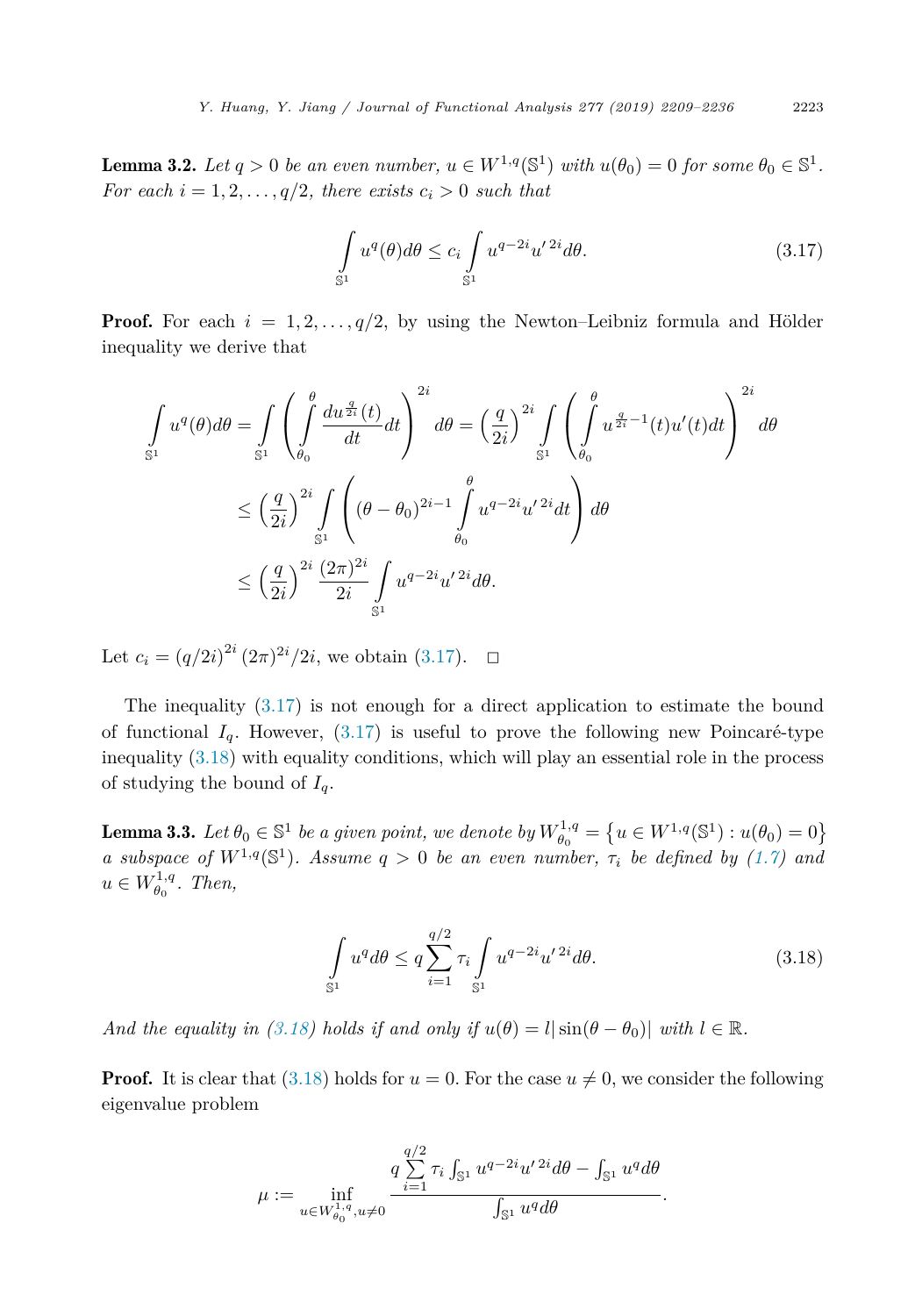If  $\mu \geq 0$ , we obtain [\(3.18\)](#page-14-0). Otherwise  $\mu < 0$ , a contradiction will be deduced in the following. By [\(3.17\)](#page-14-0), we see that  $\mu > -\infty$ . There exists a sequence  $\{u_n\} \subset W_{\theta_0}^{1,q}$  such that  $|u_n|_q^q := \int_{\mathbb{S}^1} u_n^q d\theta = 1$  and

$$
\lim_{n \to +\infty} q \sum_{i=1}^{q/2} \tau_i \int_{\mathbb{S}^1} u_n^{q-2i} u_n'^{2i} d\theta - \int_{\mathbb{S}^1} u_n^q d\theta = \mu \in (-\infty, 0).
$$

It follows that  $\{u_n\}$  is bounded in  $W^{1,q}(\mathbb{S}^1)$ . By the compactness of embedding  $W^{1,q}_{\theta_0} \hookrightarrow$  $C^{0,\gamma}(\mathbb{S}^1)$  with  $\gamma \in [0, (q-1)/q)$ , we obtain a function  $u_0 \in W_{\theta_0}^{1,q}$  such that  $|u_0|_q = 1$ ,  $u_0(\theta_0) = 0$  and up to a subsequence,

$$
\lim_{n \to +\infty} \int_{\mathbb{S}^1} u_n^q d\theta = \int_{\mathbb{S}^1} u_0^q d\theta \text{ and } \lim_{n \to +\infty} \int_{\mathbb{S}^1} u_n^{q-2i} u_n'^{2i} d\theta \ge \int_{\mathbb{S}^1} u_0^{q-2i} u_0'^{2i} d\theta
$$

for  $i = 1, 2, \ldots, q/2$ . Hence,  $q$  $\sqrt{\frac{q}{2}}$  $\sum_{i=1}^{N} \tau_i \int_{\mathbb{S}^1} u_0^{q-2i} u_0'^{2i} d\theta - \int_{\mathbb{S}^1} u_0^q d\theta = \mu$ . The variational principle implies that

$$
\sum_{i=1}^{q/2-1} \tau_i \int_{\mathbb{S}^1} (q-2i) u_0^{q-2i-1} u_0'^{2i} \varphi + 2i u_0^{q-2i} u_0'^{2i-1} \varphi' d\theta
$$
\n
$$
- \int_{\mathbb{S}^1} u_0^{q-1} \varphi d\theta + \frac{1}{q-1} \int_{\mathbb{S}^1} u_0'^{q-1} \varphi' d\theta = \mu \int_{\mathbb{S}^1} u_0^{q-1} \varphi d\theta, \quad \forall \varphi \in W_{\theta_0}^{1,q}.
$$
\n(3.19)

Without loss of generality, we assume  $u_0 \geq 0$ . Since  $u_0$  is  $\pi$ -periodic and  $|u_0|_q = 1$ , there exists an interval  $[\theta_1, \theta_2] \subset [0, \pi]$  such that  $u_0(\theta) > 0$  for  $\theta \in (\theta_1, \theta_2)$  and  $u_0(\theta_1) =$  $u_0(\theta_2) = 0$ . By applying Lemma [3.1](#page-10-0) with  $f(\theta) = \mu u_0^{q-1}(\theta)$ , we see that  $u_0$  is  $C^2$  smooth over interval  $(\theta_1, \theta_2)$ . In (3.19), let  $\varphi$  be a smooth function with compact support in  $(\theta_1, \theta_2)$ ; it follows from Corollary [2.2](#page-9-0) that

$$
(u_0^2 + u_0^2)^{\frac{q-2}{2}} [u_0''(\theta) + u_0(\theta)] + \mu u_0^{q-1}(\theta) = 0, \ \ \theta \in (\theta_1, \theta_2).
$$
 (3.20)

Let  $\sigma_0^2(\theta) = u_0^2(\theta) + u_0'^2(\theta)$ . Via multiplying both sides of (3.20) by  $u_0'(\theta)$ , we deduce that

$$
(\sigma_0^q(\theta))' = -\mu(u_0^q(\theta))', \quad \theta \in (\theta_1, \theta_2). \tag{3.21}
$$

Let  $|u_0(\alpha)| = \max_{\theta \in (\theta_1, \theta_2)} |u_0(\theta)| > 0$ , then  $u'_0(\alpha) = 0$ . By integrating both sides of (3.21) over interval  $(\theta_1, \theta)$ , we obtain  $(1+\mu)u_0^q(\alpha) = \lim_{\beta \to \theta_1^+}$  $u_0^{\prime q}(\beta) \ge 0$  for  $\theta = \alpha$ , and  $\sigma_0^q(\theta) + \mu u_0^q(\theta) =$ *C* for  $\theta \in (\theta_1, \theta_2)$ , where *C* is a constant. It follows that  $\mu \geq -1$ . If  $\mu = -1$ , we have *C* = 0 by the obvious fact that  $\sigma_0^q(\alpha) = u_0^q(\alpha)$ . Then we deduce that  $u'_0(\theta) = 0$ , therefore

<span id="page-15-0"></span>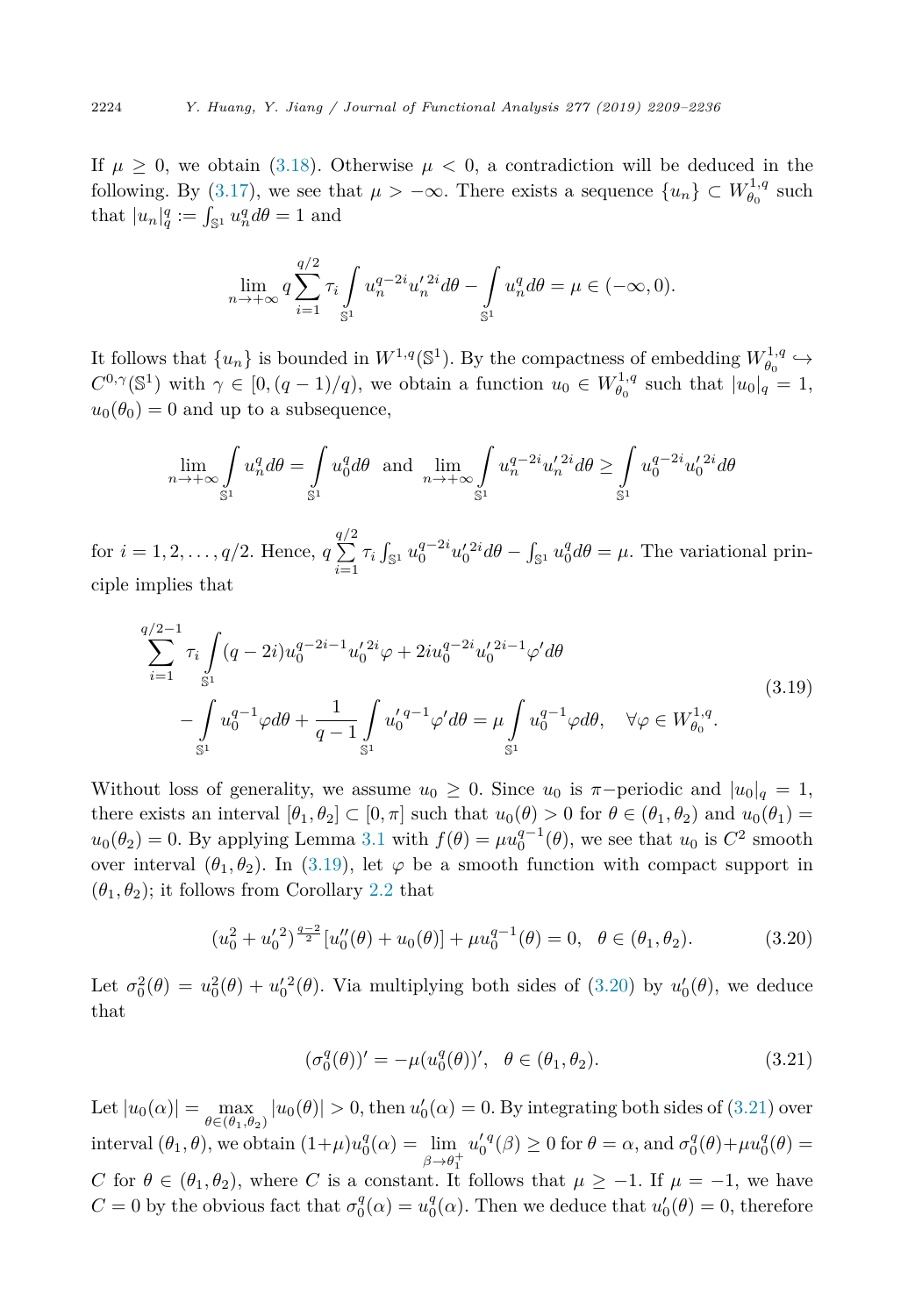<span id="page-16-0"></span> $u_0(\theta) \equiv 0$  for all  $\theta \in (\theta_1, \theta_2)$ , which contradicts with  $u_0(\theta) > 0$  over interval  $(\theta_1, \theta_2)$ . Hence, we obtain that

$$
-1 < \mu < 0 \text{ and } \lim_{\theta \to \theta_1^+} u_0^{\prime q}(\theta) = (1 + \mu)u_0^q(\alpha) > 0. \tag{3.22}
$$

By a similar argument, we obtain that lim  $\theta \rightarrow \theta_2^$  $u_0^{\prime q}(\theta) = (1 + \mu)u_0^q(\alpha) > 0.$  So,

$$
(u_0^2(\theta) + u_0'^2(\theta))^{\frac{2-q}{2}} \in L^\infty(\theta_1, \theta_2)
$$
 for  $q > 2$ .

Via multiplying by  $(u_0^2 + u_0'^2)^{\frac{2-q}{2}} u_0$  on both sides of [\(3.20\)](#page-15-0) and then integrating them over interval  $(\theta_1, \theta_2)$  we get

$$
\int_{\theta_1}^{\theta_2} u_0^2 - u_0'^2 d\theta = -\mu \int_{\theta_1}^{\theta_2} u_0^2 (u_0^2 + u_0'^2)^{\frac{2-q}{2}} d\theta > 0,
$$
\n(3.23)

where we have used the first part of (3.22). Since  $[\theta_1, \theta_2] \subset [0, \pi]$ , we see that (3.23) contradicts to the Wirtinger's inequality  $\int_{\theta_1}^{\theta_2} u_0^2 d\theta \le (\theta_2 - \theta_1)^2 / \pi^2 \int_{\theta_1}^{\theta_2} u_0'^2 d\theta$ .

In the following, we show that the equality in [\(3.18\)](#page-14-0) holds if and only if  $u = l \sin(\theta - \theta)$ *θ*<sub>0</sub>)| for  $l \in \mathbb{R}$ . Firstly, we check the sufficient condition. Let  $v = l |\sin(\theta - \theta_0)| \in W_{\theta_0}^{1,q}$ with  $l \in \mathbb{R}$ , we see that  $v''(\theta) + v(\theta) = 0$  for  $\theta \neq \theta_0 + m\pi$  with  $m \in \mathbb{Z}$ . And it is not difficult to check that *v* is a weak solution of

$$
(u2 + u'2)^{\frac{q-2}{2}}[u'' + u] = 0, \ \ \theta \in \mathbb{S}^{1}.
$$

By a direct calculation or applying the Corollary [2.2](#page-9-0) with  $u = \varphi = v$ , we deduce that

$$
\int_{\mathbb{S}^1} v^q d\theta = q \sum_{i=1}^{q/2} \tau_i \int_{\mathbb{S}^1} v^{q-2i} v'^{2i} d\theta.
$$

Let  $u_0$  be a minimum of  $\mu = 0$  in  $W_{\theta_0}^{1,q}$ . Similar as the process of deducing for [\(3.20\)](#page-15-0) we obtain that  $u_0(\theta)$  is  $C^2$  smooth over  $\mathbb{S}^1 \setminus {\theta \in \mathbb{S}^1 : u_0(\theta) = 0}$ , and

$$
(u_0^2(\theta) + u_0'^2(\theta))^{\frac{q-2}{2}} [u_0''(\theta) + u_0(\theta)] = 0 \text{ for } \theta \in \mathbb{S}^1 \setminus \{\theta \in \mathbb{S}^1 : u_0(\theta) = 0\}. \tag{3.24}
$$

Hence,

$$
(\sigma_0^q(\theta))' = q(u_0^2(\theta) + u_0'^2(\theta))^{\frac{q-2}{2}} [u_0''(\theta) + u_0(\theta)]u_0'(\theta) = 0
$$
  
for  $\theta \in \mathbb{S}^1 \setminus {\theta \in \mathbb{S}^1 : u_0(\theta) = 0}.$  (3.25)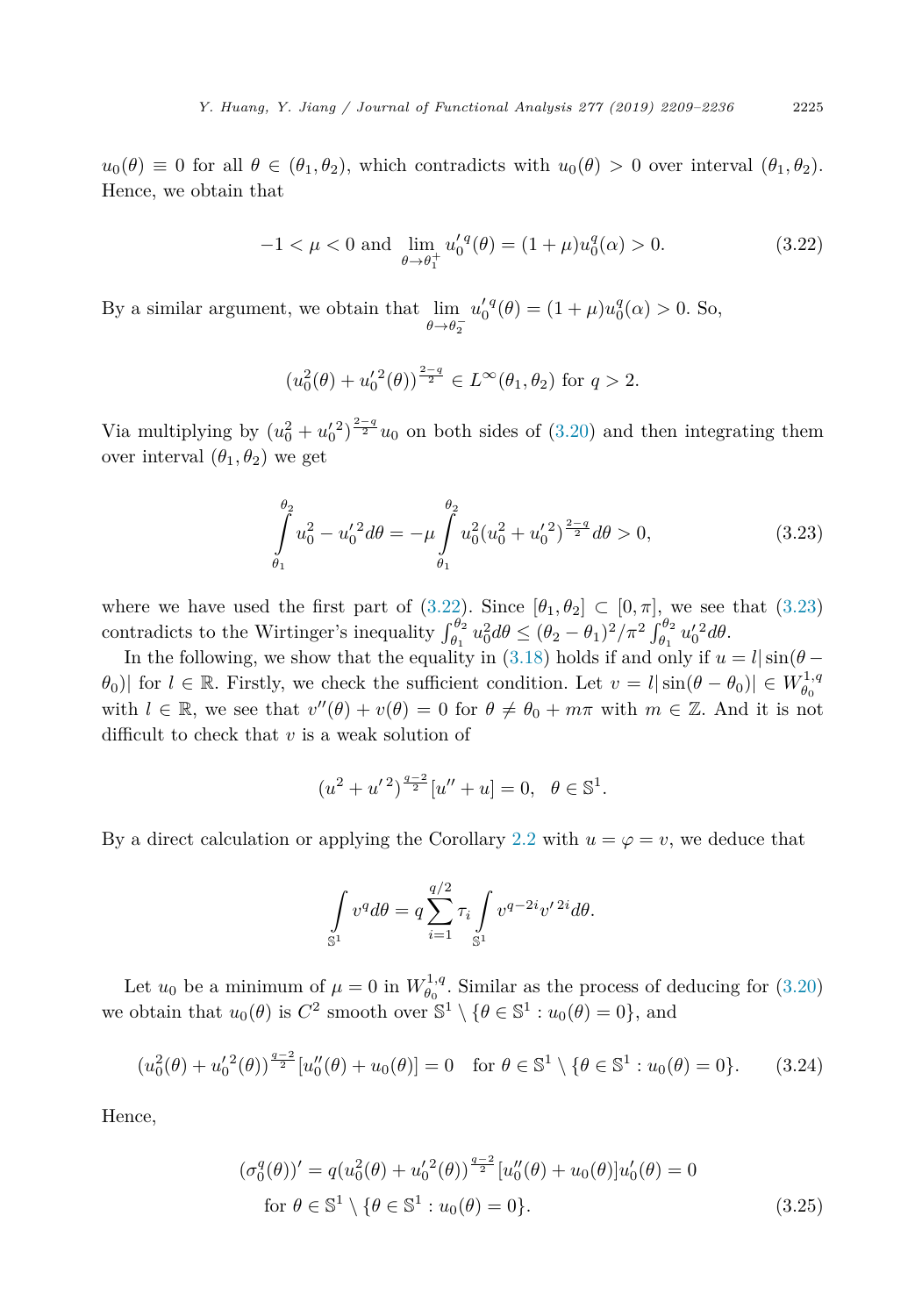Since  $u_0$  is a continuous function, the set  $\mathbb{S}^1 \setminus {\theta \in \mathbb{S}^1 : u_0(\theta) = 0}$  may be consist of many subintervals  $(\theta_i, \eta_i)$  with  $|u_0(\theta)| > 0$  for  $\theta \in (\theta_i, \eta_i)$  and  $u_0(\theta_i) = u_0(\eta_i) = 0$ ,  $(i = 1, 2, 3, \ldots)$ . Then, by integrating  $(3.25)$  over  $(\theta_i, \eta_i)$ , we deduce that

$$
\lim_{\theta \to \theta_i^+} u_0^{\prime 2}(\theta) = \lim_{\theta \to \eta_i^-} u_0^{\prime 2}(\theta) = \max_{\theta \in (\theta_i, \eta_i)} u_0^2(\theta) > 0.
$$
\n(3.26)

From [\(3.25\)](#page-16-0) and (3.26) we see that  $\sigma_0^2(\theta) = u_0^2(\theta) + u_0'^2(\theta) \equiv \max_{\theta \in (\theta_i, \eta_i)}$  $u_0^2(\theta) > 0$  for  $\theta \in (\theta_i, \eta_i)$ . It follows from [\(3.24\)](#page-16-0) that  $u_0$  is a nontrivial solution of the boundary value problem

$$
u''(\theta) + u(\theta) = 0, \quad \theta \in (\theta_i, \eta_i), \ u(\theta_i) = u(\eta_i) = 0.
$$

So  $\eta_i - \theta_i = \pi$  and  $u_0(\theta) = l |\sin(\theta - \theta_i)|$  with  $l \neq 0$ . Since  $u_0$  is  $\pi$ -periodic and  $u_0(\theta_0) = 0$ , we see that  $\theta_i \equiv \theta_0$  and  $\eta_i \equiv \theta_0 + \pi$ ,  $(i = 1, 2, 3, ...)$ . Hence  $u_0(\theta) = l |\sin(\theta - \theta_0)|$ . And the equality in [\(3.18\)](#page-14-0) also holds obviously when  $u = 0$ . So, we get the necessary condition.  $\Box$ 

### 4. Proof of the main theorems

Before proving the main theorems of this paper, we need the following conclusions.

**Lemma 4.1.** Let  $q > 0$  be even number,  $\tau_i$  be defined by [\(1.7\)](#page-3-0) and  $t \in (0,1)$ . Assume  ${u_n} \subset W^{1,q}(\mathbb{S}^1)$  *be a sequence of positive functions, and that* 

$$
\int_{\mathbb{S}^1} t^q u_n^q d\theta \ge q \sum_{i=1}^{q/2} \tau_i \int_{\mathbb{S}^1} t^{q-2i} u_n^{q-2i} u_n'^{2i} d\theta.
$$
 (4.1)

 $If ||u_n|| \equiv 1$ , then there exists a positive function  $v \in W^{1,q}(\mathbb{S}^1)$ , and up to a subsequence,

$$
u_n \to v
$$
 weakly in  $W^{1,q}(\mathbb{S}^1)$ , and  $u_n \to v$  uniformly on  $\mathbb{S}^1$ , as  $n \to +\infty$ . (4.2)

**Proof.** Since  $\{u_n\}$  is bounded in  $W^{1,q}(\mathbb{S}^1)$ , there exists a  $v \in W^{1,q}(\mathbb{S}^1)$ , up to a subsequence of  $\{u_n\}$ ,  $u_n \stackrel{n \to \pm \infty}{\longrightarrow} v$  weakly in  $W^{1,q}(\mathbb{S}^1)$ . By the compactness of embedding from  $W^{1,q}(\mathbb{S}^1)$  to  $C^{0,\gamma}(\mathbb{S}^1)$  with  $\gamma \in [0,(q-1)/q)$ , we see that the second part of (4.2) holds. By (4.2) and  $u_n > 0$ , we deduce that  $v \ge 0$ . If  $v \equiv 0$ , it follows from (4.2) that, up to a subsequence,

$$
\int_{\mathbb{S}^1} u_n^q d\theta = o(1) \text{ and } \int_{\mathbb{S}^1} u'_n^q d\theta = 1 + o(1), \text{ as } n \to +\infty.
$$
 (4.3)

From (4.3) and (4.1) we obtain a contradiction. Hence  $v \neq 0$  and  $|v|_q > 0$ . By combining  $(4.1)$  and  $(4.2)$  we obtain that

<span id="page-17-0"></span>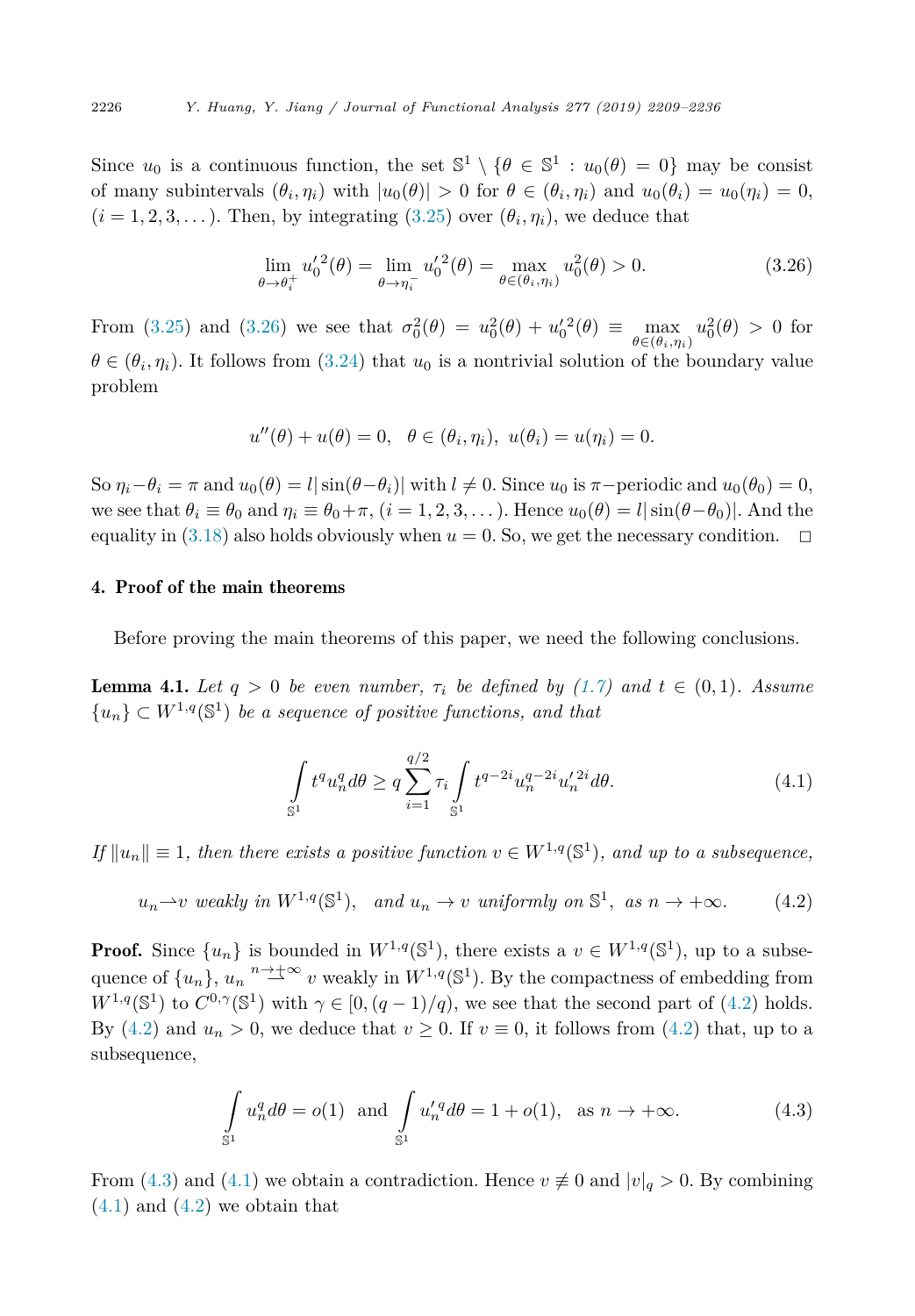<span id="page-18-0"></span>*Y. Huang, Y. Jiang / Journal of Functional Analysis 277 (2019) 2209–2236* 2227

$$
\int_{\mathbb{S}^1} t^q v^q d\theta \ge q \sum_{i=1}^{q/2} \tau_i \int_{\mathbb{S}^1} t^{q-2i} v^{q-2i} v'^{2i} d\theta.
$$

Since  $t \in (0,1)$  and  $|v|_q > 0$ , it follows that

$$
\int_{\mathbb{S}^1} v^q d\theta > q \sum_{i=1}^{q/2} \tau_i \int_{\mathbb{S}^1} v^{q-2i} v'^{2i} d\theta.
$$
 (4.4)

If  $v(\theta_0) = 0$  for some  $\theta_0 \in \mathbb{S}^1$ , by Lemma [3.3](#page-14-0) we deduce that

$$
\int_{\mathbb{S}^1} v^q d\theta \le q \sum_{i=1}^{q/2} \tau_i \int_{\mathbb{S}^1} v^{q-2i} v'^{2i} d\theta,
$$

which contradicts to (4.4). So,  $v(\theta) > 0$  for all  $\theta \in \mathbb{S}^1$ .  $\Box$ 

**Theorem 4.2.** *Let*  $q \geq 2$  *be even,* and  $\tau_i$  *be defined by* [\(1.7\)](#page-3-0)*. Assume*  $g(\theta) \in W^{1,k}(\mathbb{S}^1)$  *for some*  $k > 1$ *. If*  $\int_{\mathbb{S}^1} g(\theta) d\theta > 0$ *, there exist*  $u_1 \in M$  *and constant*  $C_q \geq 2\pi$  *such that* 

$$
\left(\int_{\mathbb{S}^1} u^q d\theta - q \sum_{i=1}^{q/2} \tau_i \int_{\mathbb{S}^1} u^{q-2i} u'^{2i} d\theta \right) \cdot \exp\left(-q \frac{\int_{\mathbb{S}^1} g(\theta) \ln u d\theta}{\int_{\mathbb{S}^1} g(\theta) d\theta}\right) \le I_q(1, u_1) =: C_q \quad (4.5)
$$

*holds for all positive functions*  $u \in W^{1,q}(\mathbb{S}^1)$ *.* 

**Proof.** Since  $\int_{\mathbb{S}^1} g(\theta) d\theta > 0$ , we see that  $I_q(t, u)$  is  $C^1$  on M. And  $I_q$  is also homogeneous on *u* with degree zero, that is,  $I_q(t, l u) = I_q(t, u)$  for  $l > 0$ . We prove this theorem by the following six steps.

Step 1. For  $t \in (0,1)$ , there exists  $u_t \in M$  such that  $\max_{u \in M} I_q(t, u) = I_q(t, u_t) \geq 2\pi t^q$ and  $||u_t|| = 1$ .

Let  $\{u_n\} \subset M$  be a maximizing sequence of  $\max_{u \in M} I_q(t, u) \ge I_q(t, 1) = 2\pi t^q$ . Without loss of generality, let  $||u_n|| \equiv 1$  by the homogeneity of  $I_q$  on  $u$ . Then, we apply Lemma [4.1](#page-17-0) to get a positive function  $u_t \in M$  and a subsequence of  $\{u_n\}$  such that [\(4.2\)](#page-17-0) holds with  $v = u_t$ . It follows that

$$
\lim_{n \to +\infty} \int_{\mathbb{S}^1} g(\theta) \ln u_n d\theta = \int_{\mathbb{S}^1} g(\theta) \ln u_t d\theta \text{ and } \int_{\mathbb{S}^1} u_t^{q-2i} u_t'^{2i} d\theta \le \inf \lim_{n \to +\infty} \int_{\mathbb{S}^1} u_n^{q-2i} u_n'^{2i} d\theta
$$

holds for all  $i = 1, 2, ..., q/2$ . Hence  $I_q(t, u_t) = \lim_{n \to +\infty} I_q(t, u_n) = \max_{u \in M} I_q(t, u) \ge$  $I_q(t,1) = 2\pi t^q$ . By the property that  $I_q$  is homogeneous on *u*, we replaced  $u_t$  by  $u_t / \|u_t\|$ so that  $||u_t|| = 1$ .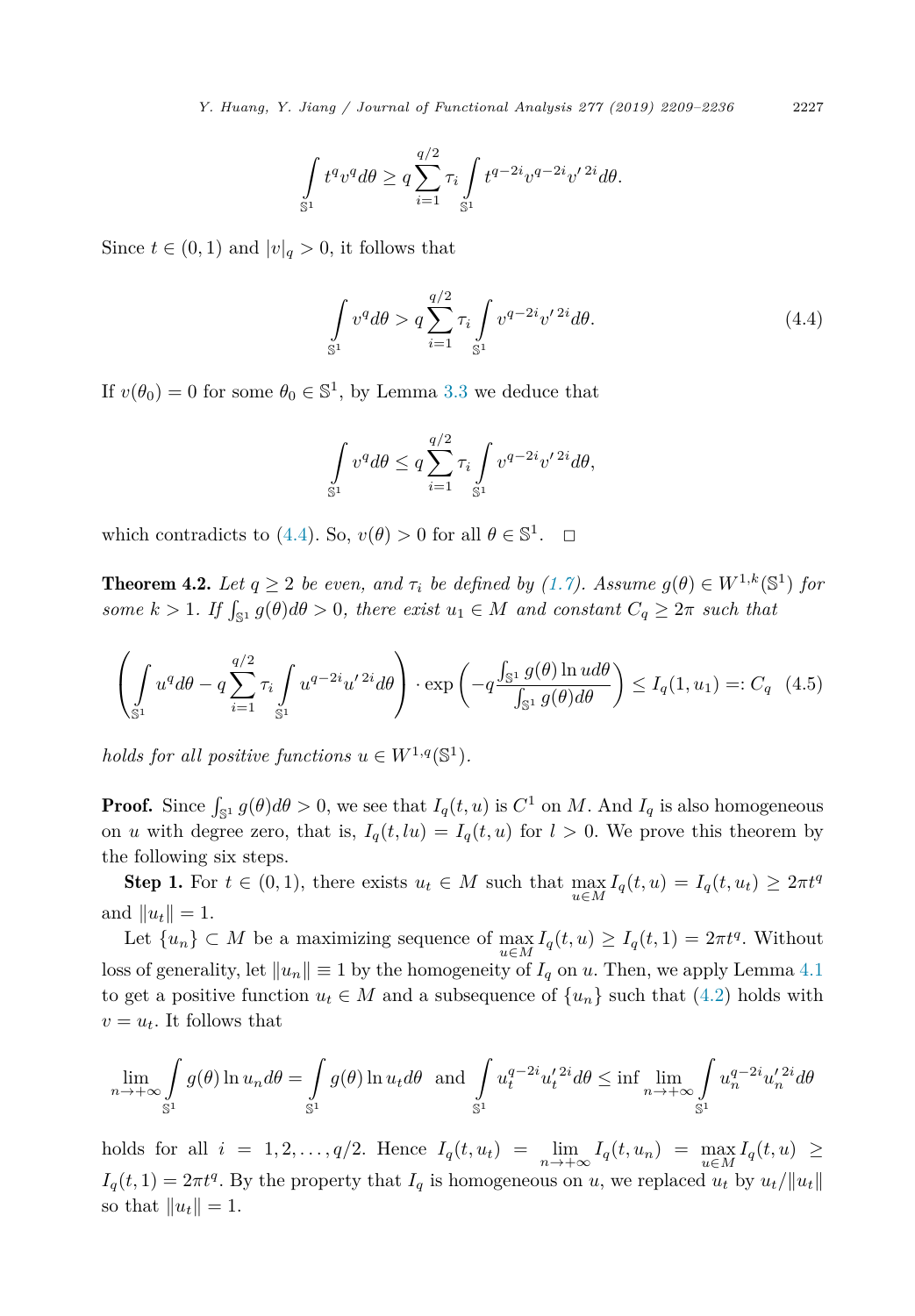**Step 2.** For each  $t \in (0,1)$ , let  $u_t$  be given by step 1. Then  $u_t \in C^2(\mathbb{S}^1)$  is a positive solution of

$$
(t2u2 + u'2)\frac{q-2}{2}(u'' + t2u) = at\frac{g(\theta)}{u}, \ \theta \in \mathbb{S}^{1},
$$
\n(4.6)

where

$$
a_t = \left(\int_{\mathbb{S}^1} t^q u_t^q d\theta - q \sum_{i=1}^{q/2} \tau_i \int_{\mathbb{S}^1} t^{q-2i} u_t^{q-2i} u_t'^{2i} d\theta\right) / \int_{\mathbb{S}^1} g(\theta) d\theta > 0. \tag{4.7}
$$

By step 1,  $u_t \in M$  is a critical point of  $I_q$ . It follows from Theorem [2.1](#page-7-0) that  $u_t$  is a weak solution of [\(2.5\)](#page-7-0) with  $\lambda = a_t$ , where  $a_t$  is given by (4.7). Since  $u_t(\theta) > 0$  for  $\theta \in \mathbb{S}^1$ , we have that  $g(\theta)/u \in C^{0,\gamma}(\mathbb{S}^1)$  for some  $\gamma \in (0,1)$ . It follows from Lemma [3.1](#page-10-0) that  $u_t \in C^2(\mathbb{S}^1)$ . By applying [\(2.9\)](#page-7-0) of Theorem [2.1,](#page-7-0) we deduce that  $u_t$  is a positive solution of (4.6).

**Step 3.** Let  $\epsilon_t = \min_{\theta \in \mathbb{S}^1} u_t(\theta) > 0$ . If  $\epsilon_t$  converges to 0 as  $t \to 1^-$ , then  $a_t = O(\epsilon_t)$  as  $t \rightarrow 1^{-}$ .

For  $t \in (0, 1)$ , from  $(4.7)$  we deduce that

$$
a_t \int_{\mathbb{S}^1} g(\theta) d\theta = \int_{\mathbb{S}^1} t^q u_t^q d\theta - q \sum_{i=1}^{q/2} \tau_i \int_{\mathbb{S}^1} t^{q-2i} u_t^{q-2i} u_t'^{2i} d\theta \le \int_{\mathbb{S}^1} u_t^q d\theta - q \sum_{i=1}^{q/2} \tau_i \int_{\mathbb{S}^1} u_t^{q-2i} u_t'^{2i} d\theta.
$$

Let  $v_t = u_t - \epsilon_t$ . If  $\epsilon_t \to 0$ , then  $\{v_t\}$  is also bounded in  $W^{1,q}(\mathbb{S}^1)$ . It follows that

$$
a_{t} \int_{\mathbb{S}^{1}} g(\theta) d\theta \leq \int_{\mathbb{S}^{1}} (v_{t} + \epsilon_{t})^{q} d\theta - q \sum_{i=1}^{q/2} \tau_{i} \int_{\mathbb{S}^{1}} (v_{t} + \epsilon_{t})^{q-2i} v_{t}'^{2i} d\theta
$$
  
\n
$$
= \int_{\mathbb{S}^{1}} v_{t}^{q} d\theta - q \sum_{i=1}^{q/2} \tau_{i} \int_{\mathbb{S}^{1}} v_{t}^{q-2i} v_{t}'^{2i} d\theta + \sum_{i=0}^{q-1} C_{q}^{i} \int_{\mathbb{S}^{1}} v_{t}^{i} \epsilon_{t}^{q-i} d\theta
$$
  
\n
$$
- q \sum_{i=1}^{q/2} \tau_{i} \sum_{j=0}^{q-2i-1} C_{q-2i}^{j} \epsilon_{t}^{q-2i-j} \int_{\mathbb{S}^{1}} v_{t}'^{2i} v_{t}^{j} d\theta
$$
  
\n
$$
= \int_{\mathbb{S}^{1}} v_{t}^{q} d\theta - q \sum_{i=1}^{q/2} \tau_{i} \int_{\mathbb{S}^{1}} v_{t}^{q-2i} v_{t}'^{2i} d\theta + O(\epsilon_{t}).
$$
  
\n(4.8)

Since  $\min_{\theta \in \mathbb{S}^1} v_t(\theta) = 0$ , by applying Lemma [3.3](#page-14-0) we deduce that

$$
\int_{\mathbb{S}^1} v_t^q d\theta - q \sum_{i=1}^{q/2} \tau_i \int_{\mathbb{S}^1} v_t^{q-2i} v_t'^{2i} d\theta \le 0.
$$

<span id="page-19-0"></span>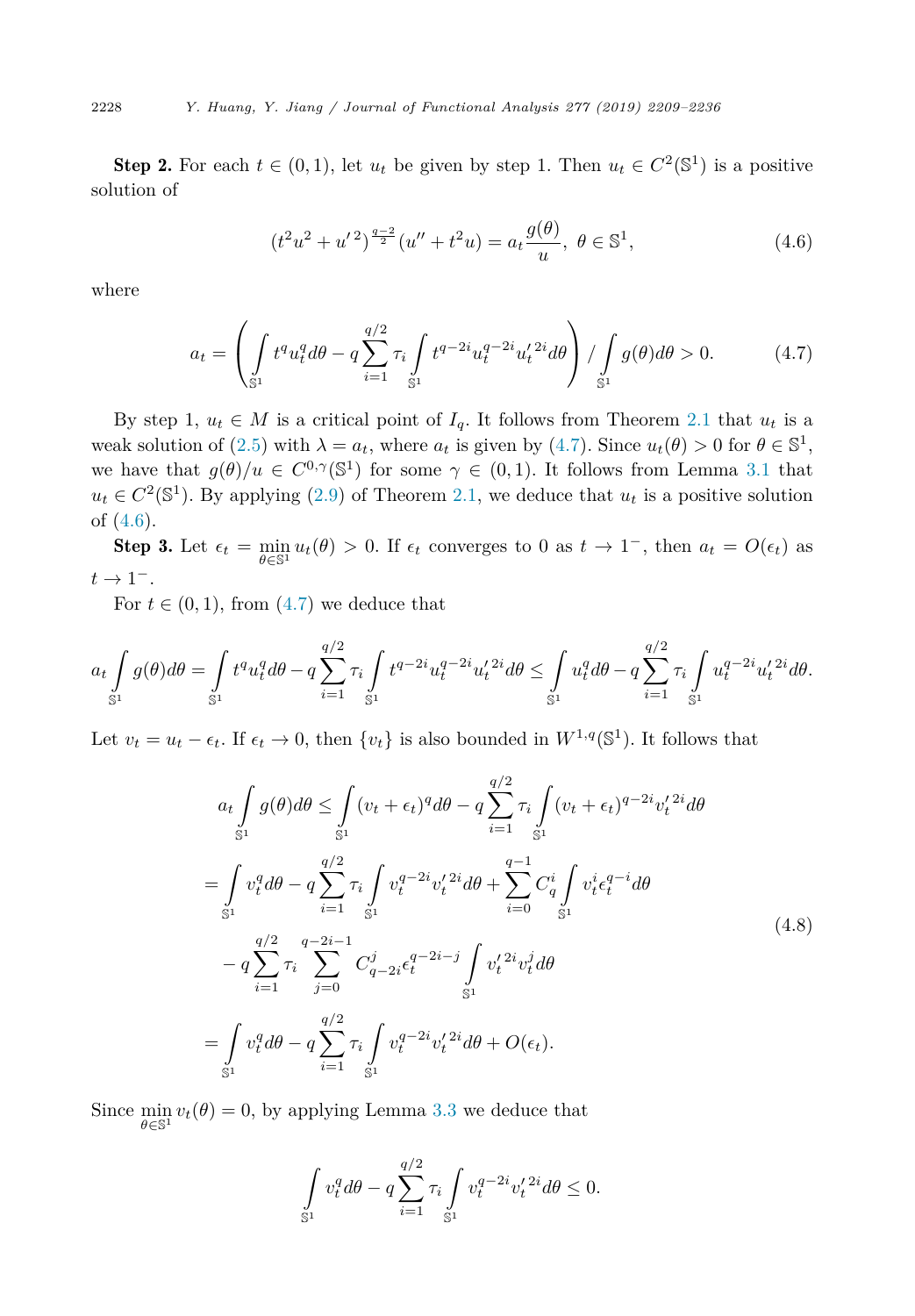This and [\(4.8\)](#page-19-0) show that  $a_t = O(\epsilon_t)$  if  $\epsilon_t \to 0$  in the process of  $t \to 1^-$ .

Step 4. There exists  $u_1 \neq 0$  such that, up to a subsequence,  $u_t \rightharpoonup u_1$  weakly in  $W^{1,q}(\mathbb{S}^1)$  and  $u_t \to u_1$  strongly in  $C^{0,\frac{q-1}{2q}}(\mathbb{S}^1)$  as  $t \to 1^-$ . And there exists a positive constant  $\sigma > 0$  such that inf *t*∈(0*,*1)  $\max_{\theta \in \mathbb{S}^1} u_t(\theta) \geq \sigma > 0.$ 

Since  $||u_t|| \equiv 1$ , there exists  $u_1(\theta) \in W^{1,q}(\mathbb{S}^1)$  and a subsequence of  $\{u_t\}$  such that  $u_t \rightharpoonup u_1$  weakly in  $W^{1,q}(\mathbb{S}^1)$  as  $t \to 1^-$ . By the compactness of embedding from  $W^{1,q}(\mathbb{S}^1)$ to  $C^{0,\frac{q-1}{2q}}(\mathbb{S}^1)$ , we have a subsequence of  $\{u_t\}$  that  $u_t \to u_1$  strongly in  $C^{0,\frac{q-1}{2q}}(\mathbb{S}^1)$ as  $t \to 1^-$ . If  $u_1(\theta) \equiv 0$ , we see that  $u_t(\theta)$  converges to 0 uniformly on  $\theta \in \mathbb{S}^1$  as *t* → 1<sup>−</sup>. Let *t* → 1<sup>−</sup>, by using Hölder inequality we see that  $\int_{\mathbb{S}^1} u_t^{q-2i} u_t'^{2i} d\theta = o(1)$ for all  $i = 1, 2, \ldots, q/2 - 1$ , and therefore  $\int_{\mathbb{S}^1} |u'_t|^q d\theta = 1 + o(1)$  via  $||u_t|| \equiv 1$ . These together with the definition of  $a_t$  in [\(4.7\)](#page-19-0) imply that  $a_t < 0$  as t being close to 1, which is a contradiction. Hence  $u_1 \not\equiv 0$ . And  $\inf_{t \in (0,1)}$  $\max_{\theta \in \mathbb{S}^1} u_t(\theta) \ge \sigma > 0$  is obvious by a similar argument.

**Step 5.** Let  $u_1$  be given by step 4, then  $u_1(\theta) > 0$  for all  $\theta \in \mathbb{S}^1$ . Therefore  $u_1 \in M$ .

From step 4, we see that  $u_1$  is the limitation of a subsequence of  $\{u_t\}$  in a Hölder space. If the sequence  $\epsilon_t := \min_{\theta \in \mathbb{S}^1} u_t(\theta)$  has a positive bound from below. Then,  $u_1$  is a positive function; therefore,  $u_1 \in M$ . We prove these conclusions by the following contradiction. If a subsequence of  $\{\epsilon_t\}$  converges to 0 as  $t \to 1^-$ . It follows from step 3 that  $a_t = O(\epsilon_t)$ as  $t \to 1^-$ . Let  $\alpha, \beta \in \mathbb{S}^1$ . Since  $u_t \in C^2(\mathbb{S}^1)$  and  $g \in W^{1,k}(\mathbb{S}^1)$  for some  $k > 1$ , we have

$$
\left| \int_{\alpha}^{\beta} a_t \frac{g(\theta)u'_t}{u_t} d\theta \right| = \left| a_t \left[ g(\beta) \ln u_t(\beta) - g(\alpha) \ln u_t(\beta) \right] - \int_{\alpha}^{\beta} a_t g'(\theta) \ln u_t d\theta \right|
$$
  
\n
$$
\leq C \epsilon_t \left[ |g(\beta) \ln u_t(\beta)| + |g(\alpha) \ln u_t(\beta)| \right] + C \epsilon_t \max_{\theta \in \mathbb{S}^1} |\ln u_t(\theta)| \int_{\mathbb{S}^1} |g'(\theta)|^k d\theta
$$
  
\n
$$
\leq C \left( \max_{\theta \in \mathbb{S}^1} |g(\theta)| + \int_{\mathbb{S}^1} |g'(\theta)|^k d\theta \right) \epsilon_t \max_{\theta \in \mathbb{S}^1} |\ln(u_t(\theta))|.
$$
 (4.9)

On the other hand, the fact  $\max_{\theta \in \mathbb{S}^1} |u_t(\theta)| \leq C_0 ||u_t|| = C_0$  implies that

$$
\epsilon_t \max_{\theta \in \mathbb{S}^1} |\ln(u_t(\theta))| = \epsilon_t |\ln(\min_{\theta \in \mathbb{S}^1} u_t(\theta))| = -\epsilon_t \ln \epsilon_t \to 0 \text{ as } \epsilon_t \to 0^+.
$$

Since  $q \in W^{1,k}(\mathbb{S}^1)$ , from  $(4.9)$  we deduce that

$$
\left| \int_{\alpha}^{\beta} a_t \frac{g(\theta) u'_t}{u_t} d\theta \right| \to 0 \text{ as } t \to 1^-.
$$

Via multiplying both sides of [\(4.6\)](#page-19-0) by  $u'_t$ , then integrating them over interval  $(\alpha, \beta)$  we obtain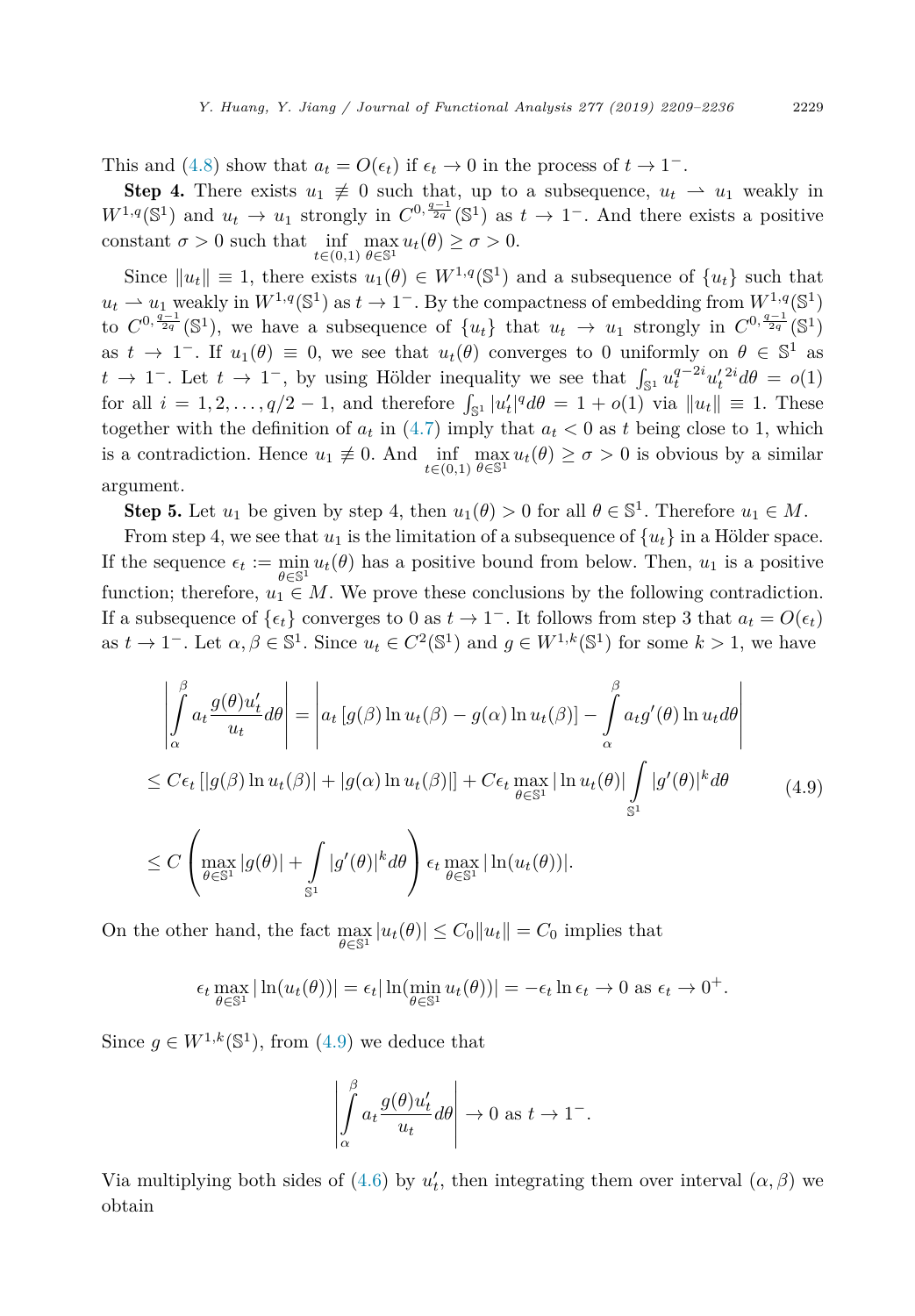<span id="page-21-0"></span>2230 *Y. Huang, Y. Jiang / Journal of Functional Analysis 277 (2019) 2209–2236*

$$
\frac{1}{q} \int_{\alpha}^{\beta} \frac{d(t^2 u_t^2 + u_t'^2)^{\frac{q}{2}}}{d\theta} d\theta = \int_{\alpha}^{\beta} \frac{a_t g(\theta) u_t'}{u_t} d\theta \stackrel{t \to 1^-}{\to} 0. \tag{4.10}
$$

For each  $t \in (0,1)$ , let  $\beta$  be a global maximum of  $u_t$ , i.e.,  $U_t := u_t(\beta) = \max_{\theta \in \mathbb{S}^1} u_t(\theta)$  and  $u'_{t}(\beta) = 0$ . It follows from  $(4.10)$  that

$$
\frac{1}{q} \left[ U_t^q - (t^2 u_t^2(\alpha) + u_t'^2(\alpha))^{\frac{q}{2}} \right] = \frac{1}{q} \int_{\alpha}^{\beta} \frac{d(t^2 u_t^2 + u_t'^2)^{\frac{q}{2}}}{d\theta} d\theta \stackrel{t \to 1^-}{\to} 0. \tag{4.11}
$$

By step 4, we see that  $U_t \geq \sigma > 0$  uniformly on  $t \in (0,1)$ . Let  $1-t$  be small enough,  $(4.11)$  shows that

$$
u_t^2(\alpha) + u_t'^2(\alpha) > \sigma^2/2 > 0
$$
, for all  $\alpha \in \mathbb{S}^1$ .

Furthermore, let  $\alpha$  be a global minimum of  $u_t$ , i.e.  $u_t(\alpha) = \min_{\theta \in \mathbb{S}^1} u_t(\theta) = \epsilon_t$  and  $u'_t(\alpha) = 0$ . Then, we deduce the following contradiction.

$$
\sigma^2/2 < u_t^2(\alpha) + u_t'^2(\alpha) = \epsilon_t^2 \to 0 \text{ as } t \to 1^-.
$$

**Step 6.** Let  $u_1$  be given by step 4, then [\(4.5\)](#page-18-0) holds for all positive function  $u \in$  $W^{1,q}(\mathbb{S}^1).$ 

By step 5, we see that  $u_1 \in M$ . If there exists  $w \in M$  such that  $I_q(1, w) > I_q(1, u_1)$ , it follows from the definition of  $I_q$  and the conclusion of step 4 that

$$
\lim_{t \to 1^{-}} I_q(t, w) = I_q(1, w) > I_q(1, u_1) \ge \lim_{t \to 1^{-}} I_q(t, u_t)
$$

Let  $t_0$  be close to 1 enough, then

$$
I_q(t_0, w) > I_q(t_0, u_{t_0}),
$$

which contradicts with the fact that  $I_q(t, u_t) = \max_{u \in M} I_q(t, u)$  for  $t \in (0, 1)$  in step 1. Hence *C*<sup>*q*</sup> := *I*<sub>*q*</sub>(1*, u*<sub>1</sub>) =  $\max_{u \in M} I_q(1, u) \geq I_q(1, 1) = 2π. \quad \Box$ 

In the following, we give the proofs of our main theorems.

**Proof of Theorem [1.1.](#page-3-0)** Let  $u_1 \in M$  and constant  $C_q \geq 2\pi$  be obtained in Theorem [4.2.](#page-18-0) Then  $u_1$  is a critical point of  $I_q(1, u)$  in M. By applying Theorem [2.1](#page-7-0) we see that  $u_1$  is also a weak solution of

$$
(u2 + u'2)^{\frac{q-2}{2}}(u'' + u) = \lambda_1 \frac{g(\theta)}{u}, \ \theta \in \mathbb{S}^1,
$$
 (4.12)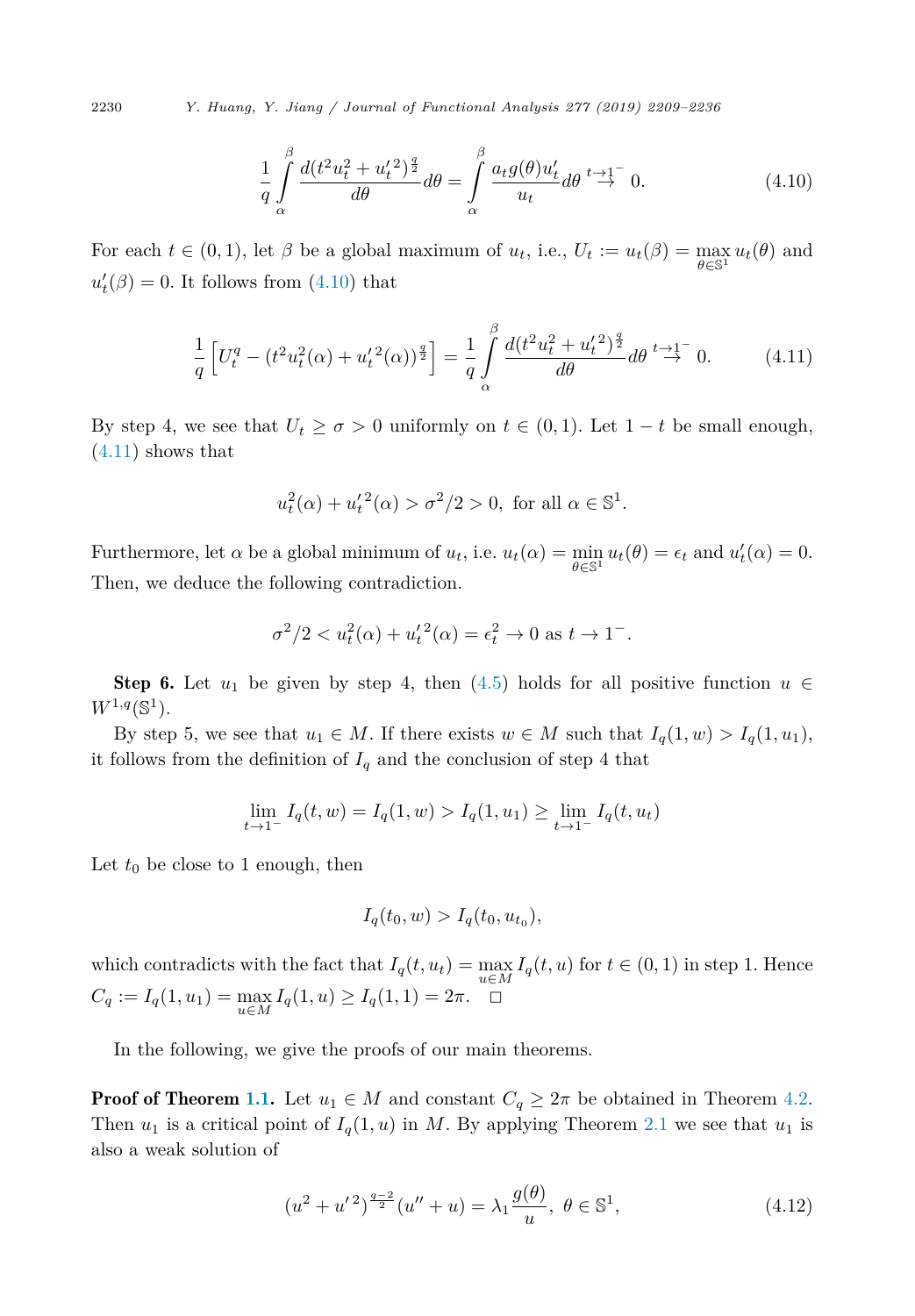where

$$
\lambda_1 = \frac{\int_{\mathbb{S}^1} u_1^q d\theta - q \sum_{i=1}^{q/2} \tau_i \int_{\mathbb{S}^1} u_1^{q-2i} u_1'^{2i} d\theta}{\int_{\mathbb{S}^1} g(\theta) d\theta} = \frac{C_q}{\int_{\mathbb{S}^1} g(\theta) d\theta} \exp\left(\frac{q \int_{\mathbb{S}^1} g(\theta) \ln u_1 d\theta}{\int_{\mathbb{S}^1} g(\theta) d\theta}\right) > 0.
$$

We see that  $u_1 \in C^{0,(q-1)/q}(\mathbb{S}^1)$  by the embedding theorem. Then, by applying the Lemma [3.1](#page-10-0) with  $f(\theta) = g(\theta)/u_1$  we obtain that  $u_1 \in C^2(\mathbb{S}^1)$ . Therefore  $u_1$  is a positive solution of  $(4.12)$ . By apply the homogeneous property of  $(4.12)$  and  $(1.5)$ , we see that  $\lambda_1^{-1/q}u_1$  is a positive solution of [\(1.5\)](#page-3-0).  $\Box$ 

**Proof of Theorem [1.2.](#page-4-0)** The inequality  $(1.9)$  is a direct conclusion of  $(4.5)$  in Theorem [4.2.](#page-18-0) Let *w* be the solution of  $(1.5)$  obtained by the maximum of  $I_q$  in M (see the proof of Theorem [1.1\)](#page-3-0). By using the homogeneous property of  $I_q(1, u)$  on *u*, it is easy to check that the equality in [\(1.9\)](#page-4-0) holds if and only if  $u = lw$  for  $l > 0$ .

**Proof of Theorem [1.3.](#page-5-0)** Let  $v(\theta) = |\sin(\theta)|$ , by Lemma [3.3](#page-14-0) we see that

$$
\int_{0}^{\pi} v^{q} d\theta - q \sum_{i=1}^{q/2} \tau_{i} \int_{0}^{\pi} v^{q-2i} v'^{2i} d\theta = 0.
$$
 (4.13)

Let  $u_0 \in W^{1,q}(\mathbb{S}^1)$  be defined by  $u_0(\theta) = |v(2\theta/3)|$  for  $\theta \in [0, 3\pi/2]$  and  $u_0(\theta) = 0$  for  $\theta \in (3\pi/2, 2\pi)$ . A simple calculation and  $(4.13)$  show that

$$
\int_{S^1} u_0^q d\theta - q \sum_{i=1}^{q/2} \tau_i \int_{S^1} u_0^{q-2i} u_0'^{2i} d\theta
$$
\n
$$
= \int_0^{3\pi/2} u_0^q d\theta - q \sum_{i=1}^{q/2} \tau_i \int_0^{3\pi/2} u_0^{q-2i} u_0'^{2i} d\theta
$$
\n
$$
= \frac{3}{2} \left( \int_0^{\pi} v^q d\theta - q \sum_{i=1}^{q/2} \tau_i 2^{2i} / 3^{2i} \int_0^{\pi} v^{q-2i} v'^{2i} d\theta \right)
$$
\n
$$
= \frac{3}{2} q \sum_{i=1}^{q/2} \tau_i (1 - 2^{2i} / 3^{2i}) \int_0^{\pi} v^{q-2i} v'^{2i} d\theta := c_0 > 0.
$$

Let  $u_n = u_0 + 1/n \ge 1/n$ , then  $\{u_n\} \subset H^{1,q}(\mathbb{S}^1)$ ,  $||u_n - u_0|| = o(1)$  as  $n \to +\infty$  and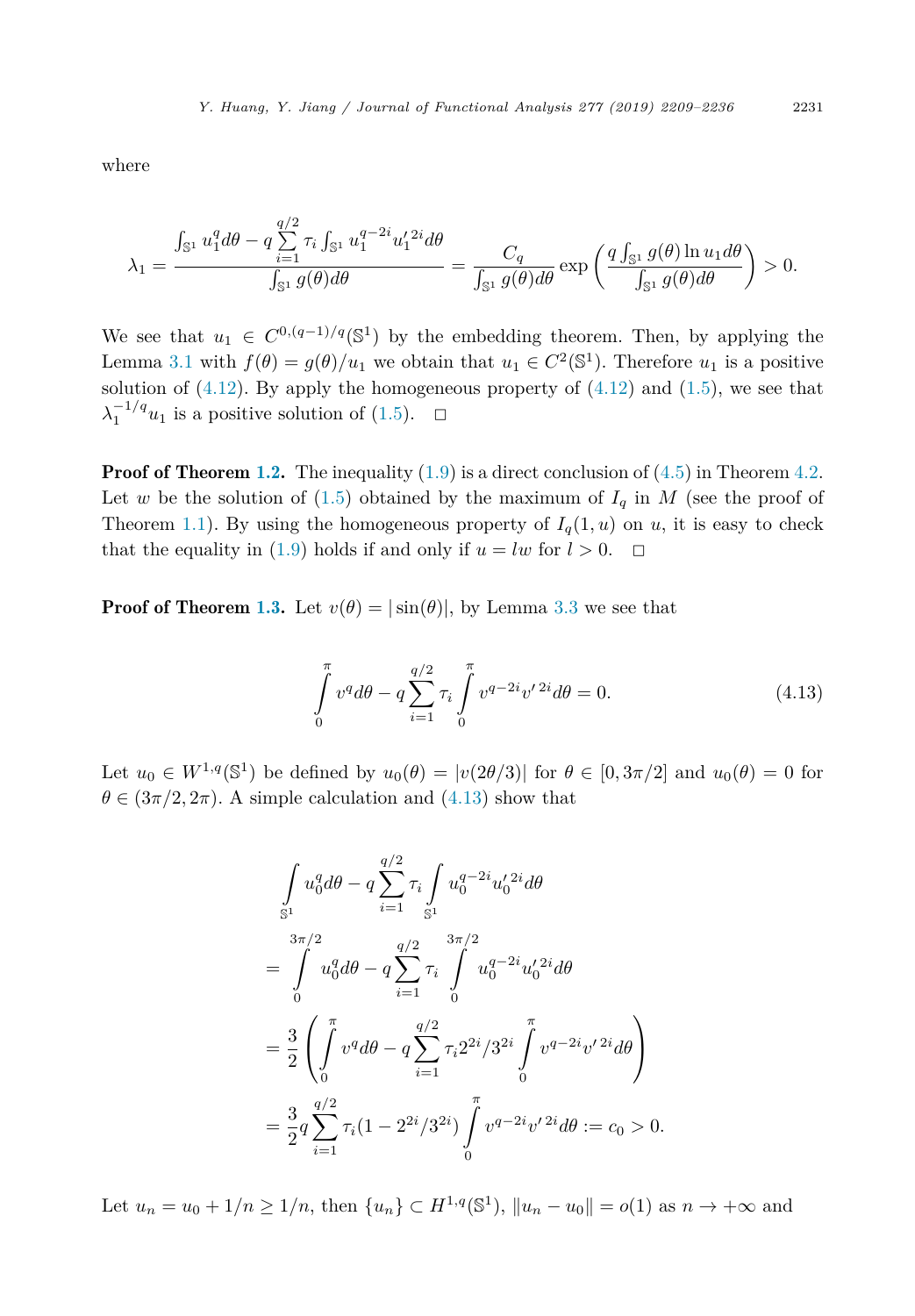$$
\lim_{n \to +\infty} \int_{S^1} g(\theta) \ln u_n d\theta
$$
  
= 
$$
\lim_{n \to +\infty} \left( \int_{0}^{2\pi/3} g(\theta) \ln(\sin(2\theta/3) + 1/n) d\theta - \int_{2\pi/3}^{2\pi} g(\theta) \ln nd\theta \right) = -\infty.
$$

Then we obtain  $(1.10)$  by

$$
\lim_{n \to +\infty} \left( \int_{\mathbb{S}^1} u_n^q d\theta - q \sum_{i=1}^{q/2} \tau_i \int_{\mathbb{S}^1} u_n^{q-2i} u_n'^{2i} d\theta \right) \cdot \exp\left( -q \frac{\int_{\mathbb{S}^1} g(\theta) \ln u_n d\theta}{\int_{\mathbb{S}^1} g(\theta) d\theta} \right)
$$

$$
\geq \frac{c_0}{2} \lim_{n \to +\infty} \exp\left( -q \frac{\int_{\mathbb{S}^1} g(\theta) \ln u_n d\theta}{\int_{\mathbb{S}^1} g(\theta) d\theta} \right) = +\infty. \quad \Box
$$

To study the multiple solutions of  $(1.5)$ , we need the following corollary of Theorem [1.2.](#page-4-0)

**Corollary 4.3.** Let  $q \geq 2$  be an even number,  $\tau_i$  be defined by [\(1.7\)](#page-3-0). Then, there exists  $c_q \geq 2\pi$  *such that* 

$$
\left(\int_{\mathbb{S}^1} u^q d\theta - q \sum_{i=1}^{q/2} \tau_i \int_{\mathbb{S}^1} u^{q-2i} u'^{2i} d\theta \right) \cdot \exp\left(\frac{-q}{2\pi} \int_{\mathbb{S}^1} \ln u d\theta\right) \le c_q \tag{4.14}
$$

*holds for all positive function*  $u \in W^{1,q}(\mathbb{S}^1)$ *. The maximum value*  $c_q$  *can be attained by taking u as a solution of* [\(1.5\)](#page-3-0) *with*  $q \equiv 1$ *. For any function*  $v \in W^{1,q}(\mathbb{S}^1)$ *, we have* 

$$
\frac{1}{c_q} \int\limits_{\mathbb{S}^1} \left( 1 - q \sum_{i=1}^{q/2} \tau_i v'^{2i} \right) \cdot \exp(qv) d\theta \le \exp\left( \int\limits_{\mathbb{S}^1} \frac{qv}{2\pi} d\theta \right). \tag{4.15}
$$

*Moreover,*  $c_2 = 2\pi$ *,* and  $c_q > 2\pi$  for any even number  $q \geq 6$ .

**Proof.** By applying Theorem [1.2](#page-4-0) with  $g \equiv 1$ , there exists  $c_q \geq 2\pi$  such that (4.14) holds; and the equality in (4.14) holds when *u* is a solution of [\(1.5\)](#page-3-0) with  $g \equiv 1$ . For  $v \in W^{1,q}(\mathbb{S}^1)$ , let  $u = e^v$  in (4.14), we obtain that

$$
J_q(v) := \frac{1}{2\pi} \int\limits_{\mathbb{S}^1} \left(1 - q \sum_{i=1}^{q/2} \tau_i v'^{2i}\right) \exp(qv) d\theta \cdot \exp\left(-\int\limits_{\mathbb{S}^1} \frac{qv}{2\pi} d\theta\right) \le \frac{c_q}{2\pi}.
$$
 (4.16)

Then  $(4.15)$  follows directly from  $(4.16)$ . For  $q = 2$ , we see that constant 1 is the unique  $\pi$  – periodic solution of [\(1.5\)](#page-3-0) when  $g \equiv 1$ , for example, see [\[8,18,21\]](#page-25-0). By Theorem [1.2,](#page-4-0) we

<span id="page-23-0"></span>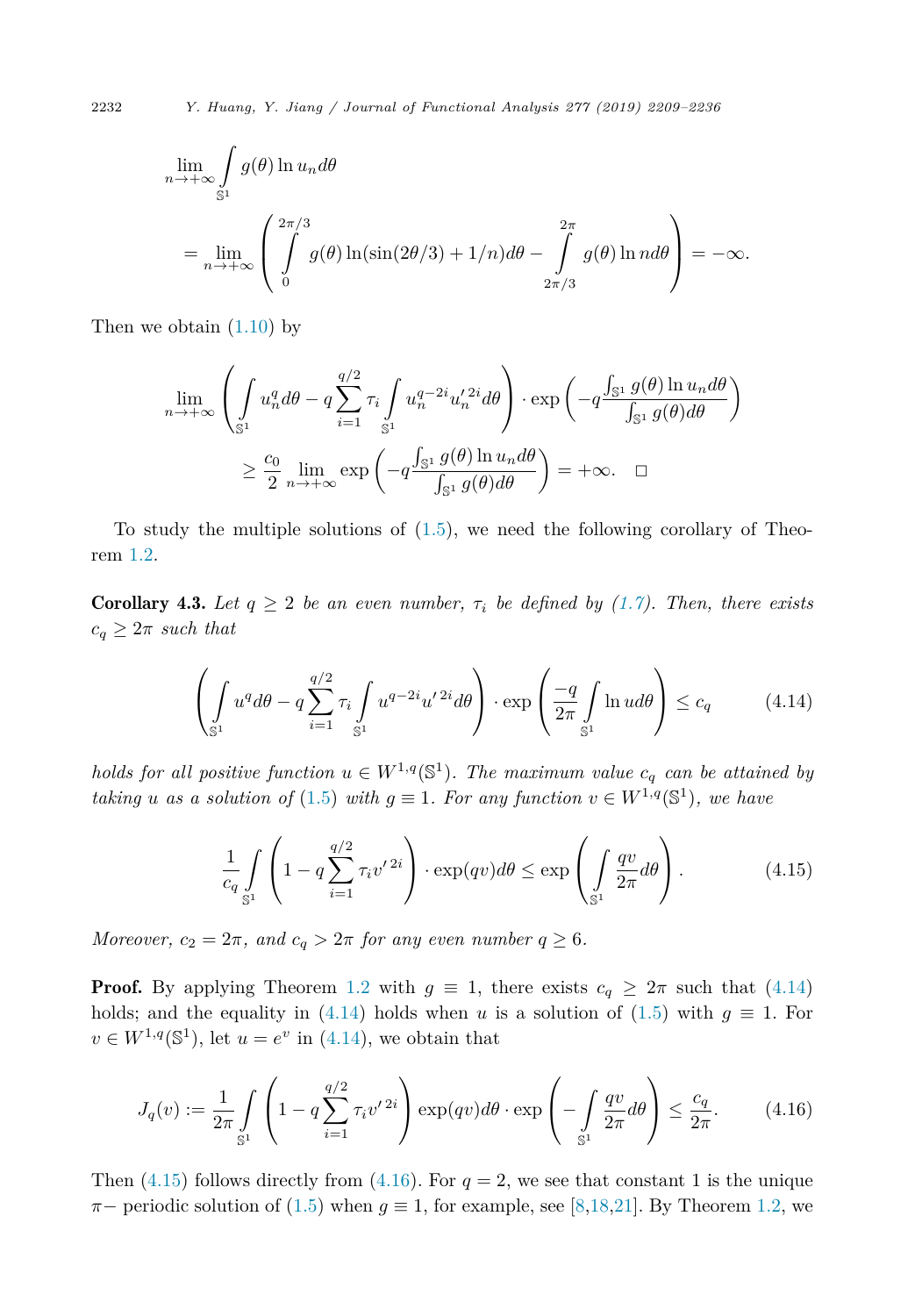obtain that  $c_2 = I_2(1, 1) = 2\pi$ . In the following part, we estimate  $c_q > 2\pi$  for  $q \ge 6$  by setting some specific functions *v* in [\(4.16\)](#page-23-0). Let  $v_0 = 2(|\sin(\theta)| - 2/\pi)/q$ , then  $\int_{\mathbb{S}^1} v_0 d\theta = 0$ . We have

$$
\frac{c_q}{2\pi} \ge J_q(v_0) = \frac{1}{2\pi} \int_{\mathbb{S}^1} \left( 1 - q \sum_{i=1}^{q/2} \tau_i v_0'^{2i} \right) \exp(qv_0) d\theta
$$
\n
$$
= \frac{1}{2\pi} \int_{\mathbb{S}^1} \left( 1 - q \sum_{i=1}^{q/2} \frac{\tau_i}{(q/2)^{2i}} \cos^{2i}(\theta) \right) \exp\left( 2|\sin(\theta)| - \frac{4}{\pi} \right) d\theta.
$$
\n(4.17)

On the other hand, for *q >* 4 we have

$$
\sum_{i=1}^{q/2} \frac{\tau_i}{(q/2)^{2i}} = \sum_{i=1}^{q/2} \frac{(q/2-1)!}{2(2i-1)i!(q/2-i)!(q/2)^{2i}} < \frac{1}{q} \sum_{i=1}^{q/2} \frac{1}{(q/2)^i} < \frac{3}{q^2}.
$$

If  $q \geq 20$ , it follows from  $(4.17)$  that

$$
\frac{c_q}{2\pi} \ge J_q(v_0) \ge \frac{q-3}{q} \frac{1}{\pi} \int_0^{\pi} \exp\left(2\sin(\theta) - \frac{4}{\pi}\right) d\theta > \frac{1.18 \times (q-3)}{q} > 1.
$$
 (4.18)

Let  $w_0 = |\sin(\theta)| - \frac{2}{\pi}$ , then  $\int_{\mathbb{S}^1} w_0 d\theta = 0$ . By using numerical method, we obtain the following table consisting of the approximate values of  $J_q := J_q(w_0)$  for some even numbers  $q < 20$ .

|  |  |  | q 6 8 10 12 14 16 18                        |  |
|--|--|--|---------------------------------------------|--|
|  |  |  | $J_q$ 1.42 2.34 4.08 7.36 13.55 25.35 47.99 |  |

This combining with (4.18) show that  $c_q \geq 2\pi J_q > 2\pi$  for any even number  $q \geq 6$ .  $\Box$ 

**Remark 4.4.** We note that the special case of  $(4.14)$  with  $q = 2$  has been obtained in the Corollary 8 of [\[33\]](#page-26-0).

**Remark 4.5.** We conjecture that  $c_4 > 2\pi$  and  $\lim_{q \to +\infty} c_q = +\infty$ . It is interesting to confirm them.

**Proof of Theorem [1.4.](#page-5-0)** We denote by *w* one of the maximums of  $I_q$  in *M*. If  $w \equiv l > 0$  is a constant, then  $\max_{u \in M} I_q(1, u) = I_q(1, l) = 2\pi$ . For the case that  $q \ge 6$  is even and  $g \equiv 1$ , Corollary [4.3](#page-23-0) shows that  $I_q(1, w) = \max_{u \in M} I_q(1, u) = c_q > 2\pi$ ; it follows that *w* is not a constant.  $\square$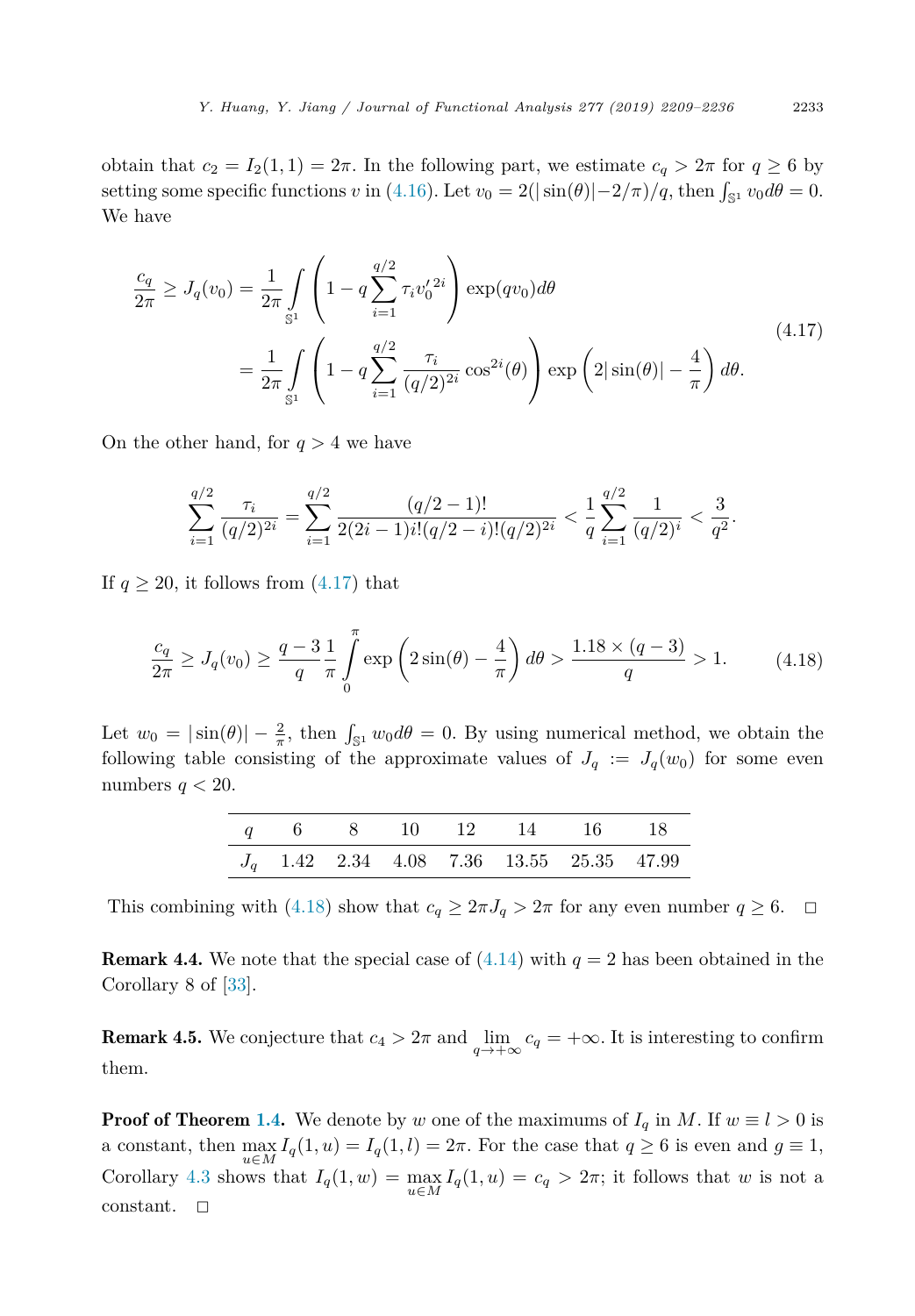#### <span id="page-25-0"></span>Acknowledgments

Research of the first author was supported by the National Science Fund for Distinguished Young Scholars (No. 11625103) and Tian Yuan Special Foundation (No. 11826014), the Fundamental Research Funds for the Central Universities. This work was also supported by NSFC (No. 11201486, No. 11871386). Both authors thank the referees for their very useful comments and suggestions upon which the paper were revised.

#### References

- [1] J. Ai, K.S. Chou, J. Wei, [Self-similar](http://refhub.elsevier.com/S0022-1236(19)30049-7/bib414357s1) solutions for the anisotropic affine curve shortening problem, Calc. Var. Partial [Differential](http://refhub.elsevier.com/S0022-1236(19)30049-7/bib414357s1) Equations 13 (2001) 311–337.
- [2] A.D. Alexandrov, Selected Works, Part I, Classics of Soviet [Mathematics,](http://refhub.elsevier.com/S0022-1236(19)30049-7/bib41s1) vol. 4, Gordon and Breach Publishers, [Amsterdam,](http://refhub.elsevier.com/S0022-1236(19)30049-7/bib41s1) 1996, translated from the Russian by P.S.V. Naidu.
- [3] A.D. [Aleksandrov,](http://refhub.elsevier.com/S0022-1236(19)30049-7/bib416C31s1) On the theory of mixed volumes. I. Extension of certain concepts in the theory of convex bodies, Mat. Sb. 2 (1973) [947–972.](http://refhub.elsevier.com/S0022-1236(19)30049-7/bib416C31s1)
- [4] A.D. [Aleksandrov,](http://refhub.elsevier.com/S0022-1236(19)30049-7/bib416C32s1) On the theory of mixed volumes. III. Extension of two theorems of Minkowski on convex [polyhedra](http://refhub.elsevier.com/S0022-1236(19)30049-7/bib416C32s1) to arbitrary convex bodies, Mat. Sb. 3 (1938) 27–46.
- [5] A.D. [Aleksandrov,](http://refhub.elsevier.com/S0022-1236(19)30049-7/bib416C33s1) On the surface area measure of convex bodies, Mat. Sb. 6 (1939) 167–174.
- [6] A.D. [Aleksandrov,](http://refhub.elsevier.com/S0022-1236(19)30049-7/bib416C34s1) Existence and uniqueness of a convex surface with a given integral curvature, C. R. (Dokl.) Acad. Sci. URSS 35 (1942) [131–134.](http://refhub.elsevier.com/S0022-1236(19)30049-7/bib416C34s1)
- [7] K.J. Böröczky, M. Henk, H. Pollehn, Subspace [concentration](http://refhub.elsevier.com/S0022-1236(19)30049-7/bib424850s1) of dual curvature measures of symmetric convex bodies, J. [Differential](http://refhub.elsevier.com/S0022-1236(19)30049-7/bib424850s1) Geom. 109 (2018) 411–429.
- [8] K.J. Böröczky, E. Lutwak, D. Yang, G. Zhang, The [log-Brunn–Minkowski](http://refhub.elsevier.com/S0022-1236(19)30049-7/bib424C595A3132616476s1) inequality, Adv. Math. 231 (2012) [1974–1997.](http://refhub.elsevier.com/S0022-1236(19)30049-7/bib424C595A3132616476s1)
- [9] K.J. Böröczky, E. Lutwak, D. Yang, G. Zhang, The [logarithmic](http://refhub.elsevier.com/S0022-1236(19)30049-7/bib424C595As1) Minkowski problem, J. Amer. Math. Soc. 26 (2013) [831–852.](http://refhub.elsevier.com/S0022-1236(19)30049-7/bib424C595As1)
- [10] K.J. Böröczky, E. Lutwak, D. Yang, G. Zhang, Y. Zhao, The dual [minkowski](http://refhub.elsevier.com/S0022-1236(19)30049-7/bib424C595A5As1) problem for symmetric convex bodies, [arXiv:1703.06259,](http://refhub.elsevier.com/S0022-1236(19)30049-7/bib424C595A5As1) 2017.
- [11] H. Brunn, Über Ovale und Eiflächen, [Dissertation,](http://refhub.elsevier.com/S0022-1236(19)30049-7/bib42723837s1) Munchen, 1887.
- [12] C. Chen, Y. Huang, Y. Zhao, Smooth solutions to the *L<sup>p</sup>* dual [Minkowski](http://refhub.elsevier.com/S0022-1236(19)30049-7/bib43485As1) problem, Math. Ann. [\(2018\),](http://refhub.elsevier.com/S0022-1236(19)30049-7/bib43485As1) online.
- [13] S. Chen, Q. Li, On the planar dual [Minkowski](http://refhub.elsevier.com/S0022-1236(19)30049-7/bib434Cs1) problem, Adv. Math. 333 (2018) 87–117.
- [14] W. Chen, *L<sup>p</sup>* Minkowski problem with not [necessarily](http://refhub.elsevier.com/S0022-1236(19)30049-7/bib43s1) positive data, Adv. Math. 201 (2006) 77–89.
- [15] W. Chen, R. Howard, E. Lutwak, D. Yang, G. Zhang, A generalized affine [isoperimetric](http://refhub.elsevier.com/S0022-1236(19)30049-7/bib43484C595As1) inequality, J. Geom. Anal. 14 (2004) [597–612.](http://refhub.elsevier.com/S0022-1236(19)30049-7/bib43484C595As1)
- [16] S.Y. Cheng, S.T. Yau, On the regularity of the solution of the *n*[-dimensional](http://refhub.elsevier.com/S0022-1236(19)30049-7/bib4359s1) Minkowski problem, Comm. Pure Appl. Math. 29 (1976) [495–516.](http://refhub.elsevier.com/S0022-1236(19)30049-7/bib4359s1)
- [17] K.S. Chou, X.-J. Wang, The *Lp*-Minkowski problem and the Minkowski problem in [centroaffine](http://refhub.elsevier.com/S0022-1236(19)30049-7/bib4357s1) [geometry,](http://refhub.elsevier.com/S0022-1236(19)30049-7/bib4357s1) Adv. Math. 205 (2006) 33–83.
- [18] C. Dohmen, Y. Giga, Selfsimilar shrinking curves for [anisotropic](http://refhub.elsevier.com/S0022-1236(19)30049-7/bib4447s1) curvature flow equations, Proc. Japan Acad. Ser. A Math. Sci. 70 (1994) [252–255.](http://refhub.elsevier.com/S0022-1236(19)30049-7/bib4447s1)
- [19] J. Dou, M. Zhu, The two [dimensional](http://refhub.elsevier.com/S0022-1236(19)30049-7/bib445As1) *L<sup>p</sup>* Minkowski problem and nonlinear equations with negative exponents, Adv. Math. 230 (2012) [1209–1221.](http://refhub.elsevier.com/S0022-1236(19)30049-7/bib445As1)
- [20] W. Fenchel, B. Jessen, [Mengenfunktionen](http://refhub.elsevier.com/S0022-1236(19)30049-7/bib464As1) und konvexe Körper. Danske Vid, Selskab. Mat.-fys. Medd. 16 [\(1938\)](http://refhub.elsevier.com/S0022-1236(19)30049-7/bib464As1) 1–31.
- [21] M.E. Gage, Evolving plane curves by curvature in relative [geometries,](http://refhub.elsevier.com/S0022-1236(19)30049-7/bib47s1) Duke Math. J. 72 (1993) [441–466.](http://refhub.elsevier.com/S0022-1236(19)30049-7/bib47s1)
- [22] M.E. Gage, Y. Li, Evolving plane curves by curvature in relative [geometries.](http://refhub.elsevier.com/S0022-1236(19)30049-7/bib4731s1) II, Duke Math. J. 75 [\(1994\)](http://refhub.elsevier.com/S0022-1236(19)30049-7/bib4731s1) 79–98.
- [23] D. Gilbarg, N.S. Trudinger, Elliptic Partial [Differential](http://refhub.elsevier.com/S0022-1236(19)30049-7/bib4754s1) Equations of Second Order, Classics Math., [Springer-Verlag,](http://refhub.elsevier.com/S0022-1236(19)30049-7/bib4754s1) Berlin, 2001.
- [24] M. Henk, H. Pollehn, Necessary subspace [concentration](http://refhub.elsevier.com/S0022-1236(19)30049-7/bib4850s1) conditions for the even dual Minkowski [problem,](http://refhub.elsevier.com/S0022-1236(19)30049-7/bib4850s1) Adv. Math. 323 (2018) 114–141.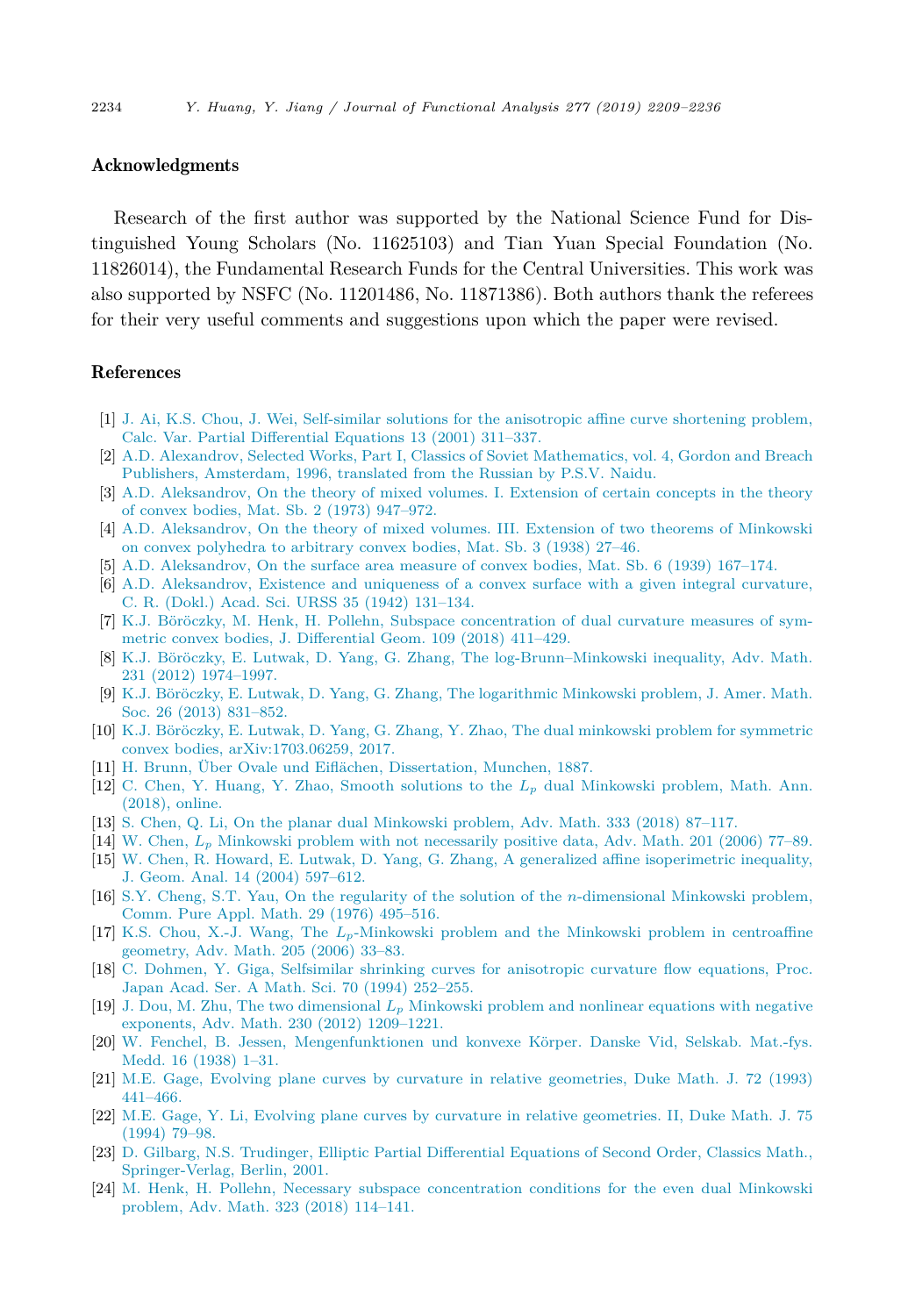- <span id="page-26-0"></span>[25] D. Hilbert, [Minkowskis](http://refhub.elsevier.com/S0022-1236(19)30049-7/bib483132s1) Theorie von Volumen und Oberfläche, in: Nachr. Ges. Wiss. Göttingen, 1910, pp. 388–406, also in: Grundzüge einer allgemeinen Theorie der linearen [Integralgleichungen,](http://refhub.elsevier.com/S0022-1236(19)30049-7/bib483132s1) Kap. 19, [Teubner,](http://refhub.elsevier.com/S0022-1236(19)30049-7/bib483132s1) Leipzig, 1912.
- [26] Y. Huang, J. Liu, L. Xu, On the uniqueness of *Lp*[-Minkowski](http://refhub.elsevier.com/S0022-1236(19)30049-7/bib484C4C32303135s1) problems: the constant *p*-curvature case in R3, Adv. Math. 281 (2015) [906–927.](http://refhub.elsevier.com/S0022-1236(19)30049-7/bib484C4C32303135s1)
- [27] Y. Huang, Q. Lu, On the regularity of the *L<sup>p</sup>* [Minkowski](http://refhub.elsevier.com/S0022-1236(19)30049-7/bib484Cs1) problem, Adv. in Appl. Math. 50 (2013) [268–280.](http://refhub.elsevier.com/S0022-1236(19)30049-7/bib484Cs1)
- [28] Y. Huang, E. Lutwak, D. Yang, G. Zhang, Geometric measures in the dual [Brunn–Minkowski](http://refhub.elsevier.com/S0022-1236(19)30049-7/bib4875616E6732303136s1) theory and their associated [Minkowski](http://refhub.elsevier.com/S0022-1236(19)30049-7/bib4875616E6732303136s1) problems, Acta Math. 216 (2016) 325–388.
- [29] Y. Huang, E. Lutwak, D. Yang, G. Zhang, The *Lp*[-Aleksandrov](http://refhub.elsevier.com/S0022-1236(19)30049-7/bib484C595A32s1) problem for *Lp*-integral curvature, J. [Differential](http://refhub.elsevier.com/S0022-1236(19)30049-7/bib484C595A32s1) Geom. 110 (2018) 1–29.
- [30] Y. Huang, Y. Zhao, On the *Lp*-dual [Minkowski](http://refhub.elsevier.com/S0022-1236(19)30049-7/bib485As1) problem, Adv. Math. 332 (2018) 57–84.
- [31] L. Jeanjean, B. Sirakov, Existence and [multiplicity](http://refhub.elsevier.com/S0022-1236(19)30049-7/bib4A53s1) for elliptic problems with quadratic growth in the gradient, Comm. Partial [Differential](http://refhub.elsevier.com/S0022-1236(19)30049-7/bib4A53s1) Equations 38 (2013) 244–264.
- [32] H. Jian, J. Lu, X.-J. Wang, [Nonuniqueness](http://refhub.elsevier.com/S0022-1236(19)30049-7/bib4A4C57s1) of solutions to the *Lp*-Minkowski problem, Adv. Math. 281 (2015) [845–856.](http://refhub.elsevier.com/S0022-1236(19)30049-7/bib4A4C57s1)
- [33] M. Jiang, Remarks on the [2-dimensional](http://refhub.elsevier.com/S0022-1236(19)30049-7/bib4As1) *Lp*-Minkowski problem, Adv. Nonlinear Stud. 10 (2010) [297–313.](http://refhub.elsevier.com/S0022-1236(19)30049-7/bib4As1)
- [34] M. Jiang, L. Wang, J. Wei, 2*π*-periodic self-similar solutions for the [anisotropic](http://refhub.elsevier.com/S0022-1236(19)30049-7/bib4A5757s1) affine curve shortening problem, Calc. Var. Partial [Differential](http://refhub.elsevier.com/S0022-1236(19)30049-7/bib4A5757s1) Equations 41 (2011) 535–565.
- [35] M. Jiang, J. Wei, 2*π*-periodic self-similar solutions for the [anisotropic](http://refhub.elsevier.com/S0022-1236(19)30049-7/bib4A57s1) affine curve shortening problem II, Discrete Contin. Dyn. Syst. 36 (2016) [785–803.](http://refhub.elsevier.com/S0022-1236(19)30049-7/bib4A57s1)
- [36] Y. Jiang, Y. Wu, On the [2-dimensional](http://refhub.elsevier.com/S0022-1236(19)30049-7/bib4A69616E675775s1) dual Minkowski problem, J. Differential Equations 263 (2017) [3230–3243.](http://refhub.elsevier.com/S0022-1236(19)30049-7/bib4A69616E675775s1)
- [37] J.L. Kazdan, R.J. Kramer, Invariant criteria for existence of solutions to [second-order](http://refhub.elsevier.com/S0022-1236(19)30049-7/bib4B4Bs1) quasilinear elliptic [equations,](http://refhub.elsevier.com/S0022-1236(19)30049-7/bib4B4Bs1) Comm. Pure Appl. Math. 31 (1978) 619–645.
- [38] A. Li, Q. Huang, The *L<sup>p</sup>* [Loomis-Whitney](http://refhub.elsevier.com/S0022-1236(19)30049-7/bib4C48s1) inequality, Adv. in Appl. Math. 75 (2016) 94–115.
- [39] Q. Li, W. Sheng, X.-J. Wang, Flow by gauss curvature to the [Alekesandrov](http://refhub.elsevier.com/S0022-1236(19)30049-7/bib4C5357s1) and dual Minkowski [problems,](http://refhub.elsevier.com/S0022-1236(19)30049-7/bib4C5357s1) J. Eur. Math. Soc. (JEMS) (2018), in press.
- [40] J. Lu, X.-J. Wang, [Rotationally](http://refhub.elsevier.com/S0022-1236(19)30049-7/bib4C57s1) symmetric solutions to the *Lp*-Minkowski problem, J. Differential [Equations](http://refhub.elsevier.com/S0022-1236(19)30049-7/bib4C57s1) 254 (2013) 983–1005.
- [41] E. Lutwak, Dual mixed [volumes,](http://refhub.elsevier.com/S0022-1236(19)30049-7/bib4C373570616369s1) Pacific J. Math. 58 (1975) 531–538.
- [42] E. Lutwak, The [Brunn–Minkowski–Firey](http://refhub.elsevier.com/S0022-1236(19)30049-7/bib4C7531s1) theory. I. Mixed volumes and the Minkowski problem, [J. Differential](http://refhub.elsevier.com/S0022-1236(19)30049-7/bib4C7531s1) Geom. 38 (1993) 131–150.
- [43] E. Lutwak, D. Yang, G. Zhang, *L<sup>p</sup>* affine [isoperimetric](http://refhub.elsevier.com/S0022-1236(19)30049-7/bib4C595As1) inequalities, J. Differential Geom. 56 (2000) [111–132.](http://refhub.elsevier.com/S0022-1236(19)30049-7/bib4C595As1)
- [44] E. Lutwak, D. Yang, G. Zhang, Sharp affine *L<sup>p</sup>* Sobolev [inequalities,](http://refhub.elsevier.com/S0022-1236(19)30049-7/bib4C595A31s1) J. Differential Geom. 62 (2002) [17–38.](http://refhub.elsevier.com/S0022-1236(19)30049-7/bib4C595A31s1)
- [45] H. [Minkowski,](http://refhub.elsevier.com/S0022-1236(19)30049-7/bib4D696E31s1) Allgemeine Lehrsätze über die konvexen Polyeder, in: Nachr. Ges. Wiss. Göttingen, 1897, [pp. 198–219.](http://refhub.elsevier.com/S0022-1236(19)30049-7/bib4D696E31s1)
- [46] H. Minkowski, Volumen und [Oberfläche,](http://refhub.elsevier.com/S0022-1236(19)30049-7/bib4D696E32s1) Math. Ann. 57 (1903) 447–495.
- [47] L. Nirenberg, The Weyl and Minkowski problems in [differential](http://refhub.elsevier.com/S0022-1236(19)30049-7/bib4Es1) geometry in the large, Comm. Pure Appl. Math. 6 (1953) [337–394.](http://refhub.elsevier.com/S0022-1236(19)30049-7/bib4Es1)
- [48] G. Perelmann, The entropy formula for the Ricci flow and its geometric [applications,](http://refhub.elsevier.com/S0022-1236(19)30049-7/bib504Cs1) arXiv:math. [DG/0211159 v1,](http://refhub.elsevier.com/S0022-1236(19)30049-7/bib504Cs1) 2002.
- [49] A.V. Pogorelov, The Minkowski [Multidimensional](http://refhub.elsevier.com/S0022-1236(19)30049-7/bib50s1) Problem, V.H. Winston & Sons, Washington, DC, [1978.](http://refhub.elsevier.com/S0022-1236(19)30049-7/bib50s1)
- [50] P.H. Rabinowitz, Minimax Methods in Critical Point Theory with [Applications](http://refhub.elsevier.com/S0022-1236(19)30049-7/bib5261502E48s1) to Differential Equations, CBMS Regional Conference Series in [Mathematics,](http://refhub.elsevier.com/S0022-1236(19)30049-7/bib5261502E48s1) vol. 65, Amer. Math. Soc., Providence, RI, [1986.](http://refhub.elsevier.com/S0022-1236(19)30049-7/bib5261502E48s1)
- [51] R. Schneider, Convex Bodies: The [Brunn–Minkowski](http://refhub.elsevier.com/S0022-1236(19)30049-7/bib5363s1) Theory, second expanded edition, Encyclopedia of Mathematics and its [Applications,](http://refhub.elsevier.com/S0022-1236(19)30049-7/bib5363s1) Cambridge University Press, Cambridge, 2014.
- [52] A. Stancu, The discrete planar  $L_0$ [-Minkowski](http://refhub.elsevier.com/S0022-1236(19)30049-7/bib5374s1) problem, Adv. Math. 167 (2002) 160–174.
- [53] A. Stancu, On the number of solutions to the discrete [two-dimensional](http://refhub.elsevier.com/S0022-1236(19)30049-7/bib537431s1) *L*0-Minkowski problem, Adv. Math. 180 (2003) [290–323.](http://refhub.elsevier.com/S0022-1236(19)30049-7/bib537431s1)
- [54] Y. Sun, Y. Long, The planar Orlicz [Minkowski](http://refhub.elsevier.com/S0022-1236(19)30049-7/bib53756E2D4C6F6E67s1) problem in the *L*<sup>1</sup>-sense, Adv. Math. 281 (2015) [1364–1383.](http://refhub.elsevier.com/S0022-1236(19)30049-7/bib53756E2D4C6F6E67s1)
- [55] V. Umanskiy, On solvability of [two-dimensional](http://refhub.elsevier.com/S0022-1236(19)30049-7/bib55s1) *Lp*-Minkowski problem, Adv. Math. 180 (2003) [176–186.](http://refhub.elsevier.com/S0022-1236(19)30049-7/bib55s1)